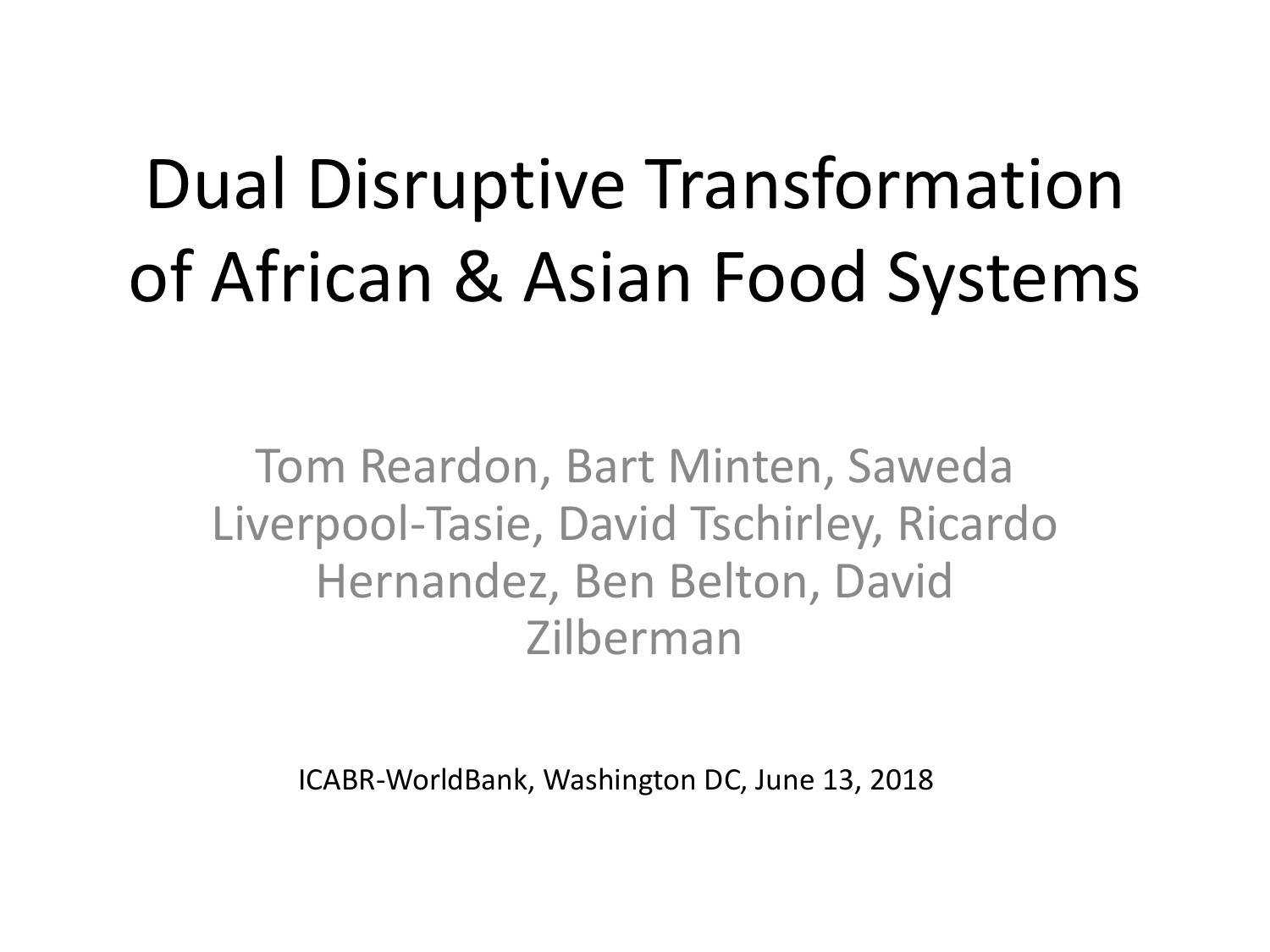… food system transformation not gradual but abrupt, sudden

… image of a tidal wave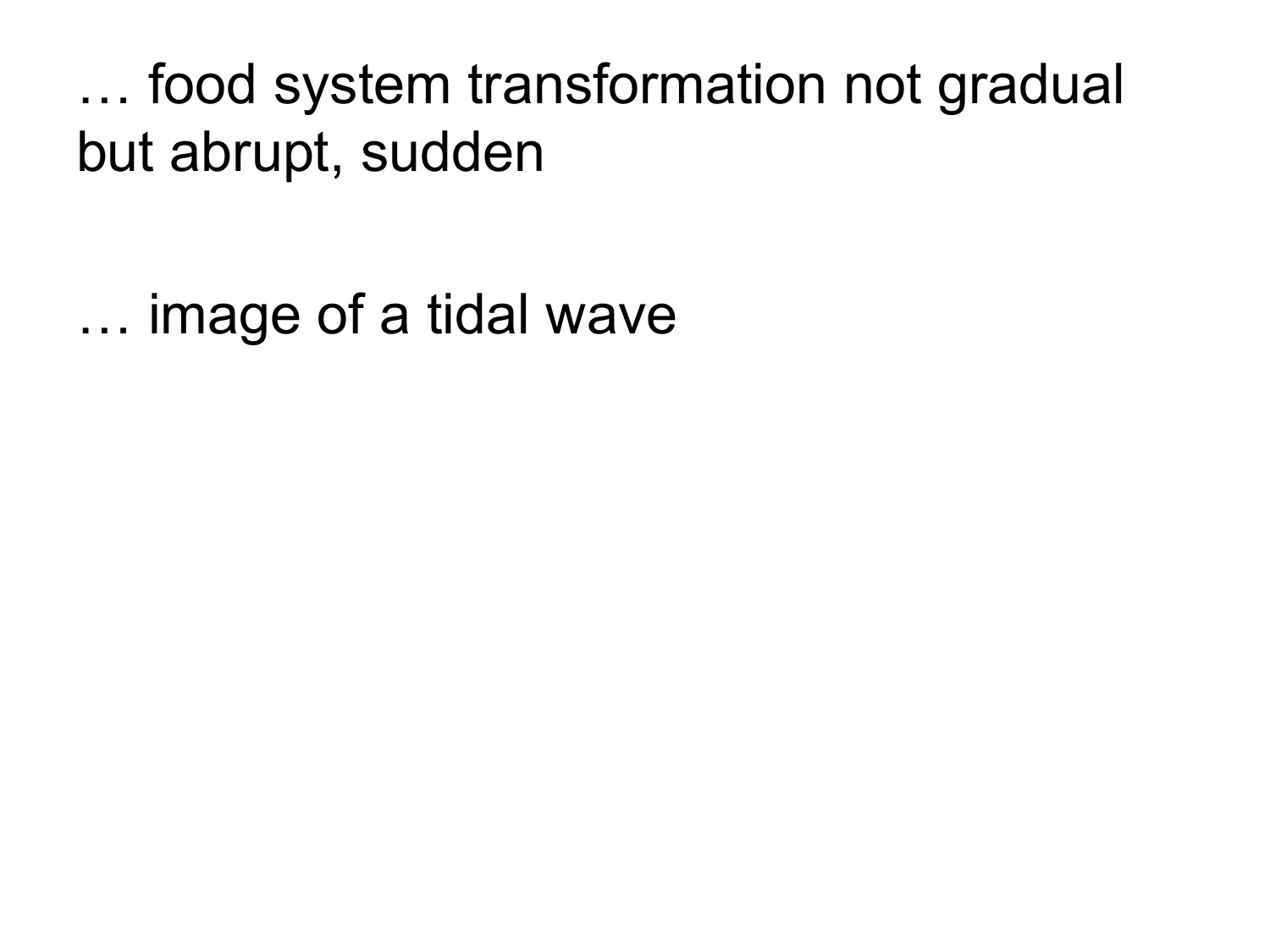1. Rapid Food system transformation driven by meta drivers & CONFLUENCE of 5 trends

# **1.0. Meta drivers**

- **income** growth
- **policy liberalization**
- Public infrastructure investment
- Massive private investment (FDI & domestic)
- technology change and transfer (in each segment of supply chains) and cross cutting **(e.g. internet)**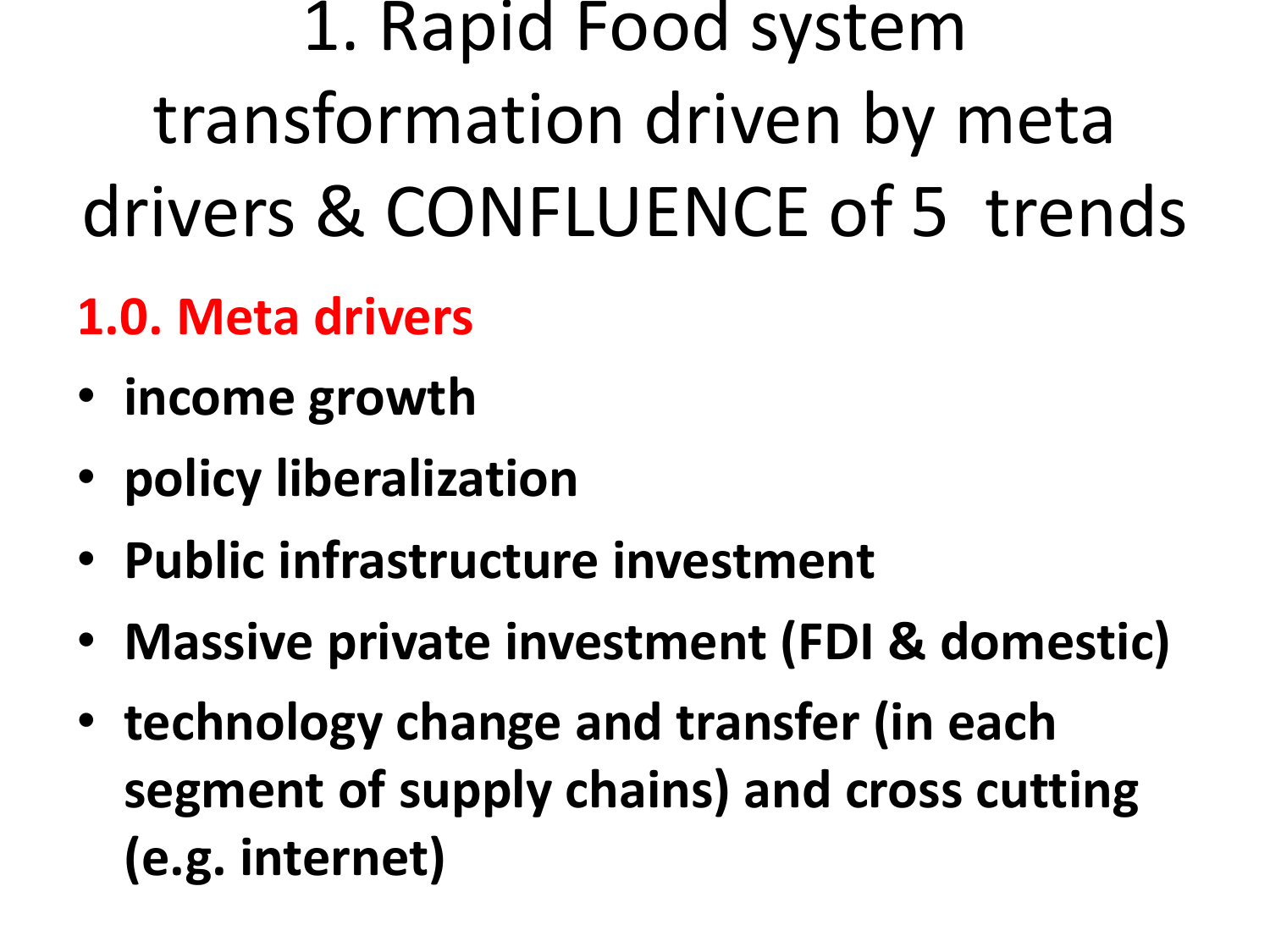**1.1. PULLED by Downstream demand** a) Rapid **urbanization: … Africa: 24% in 1970, 40% in 2011 … Asia: 24% in 1970, 45% in 2011**

### **b)** Urban share in national food consumption **BIGGER than in population**

… **South Asia and ESE**: **30/40/50-60%** 

**… SE Asia and West Africa: 40/50/60-70%**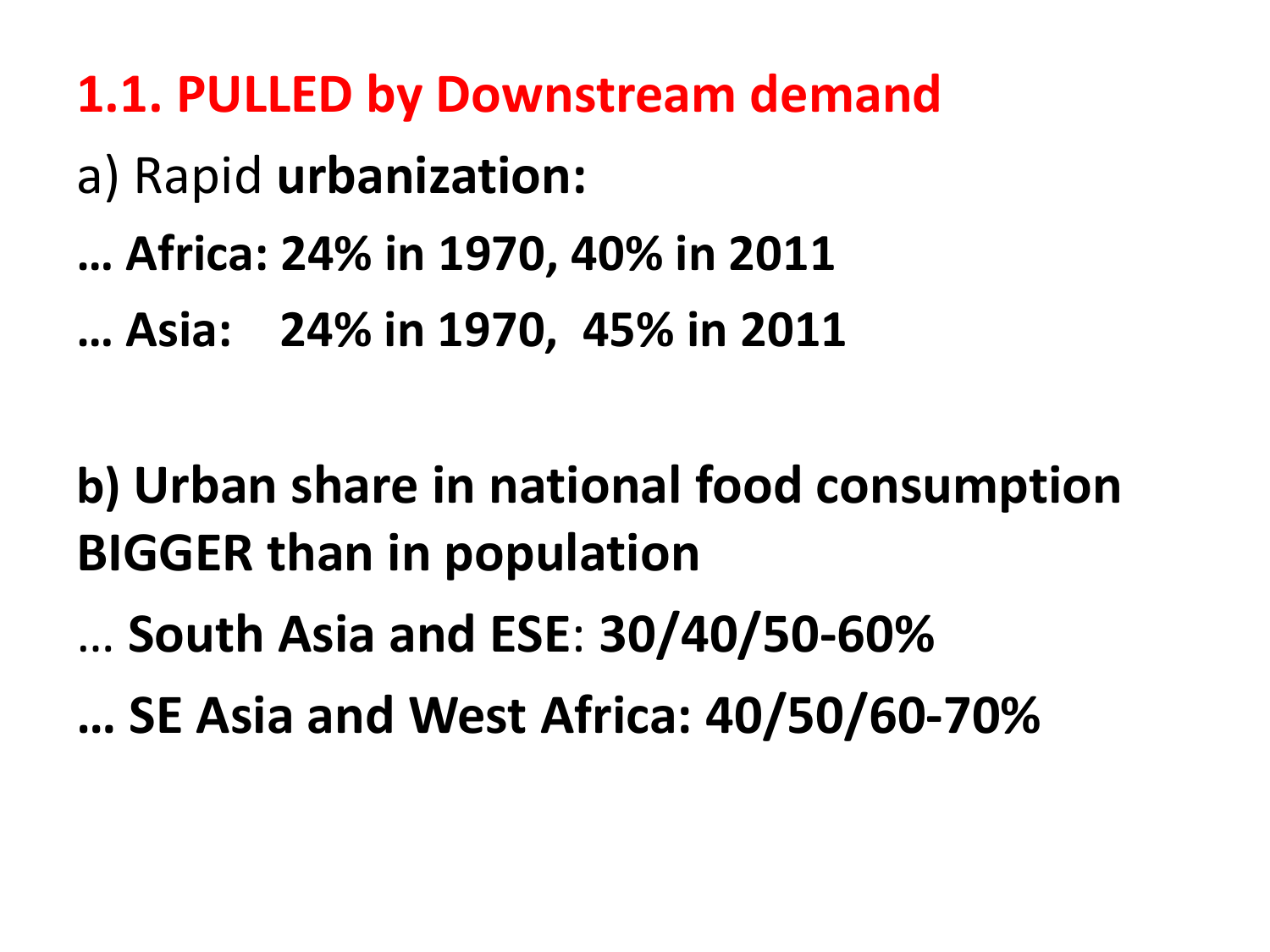$\rightarrow$  **Rural-urban food volume flow growing fast over past 3 decades: … 800% in Africa … 1000% in Southeast Asia**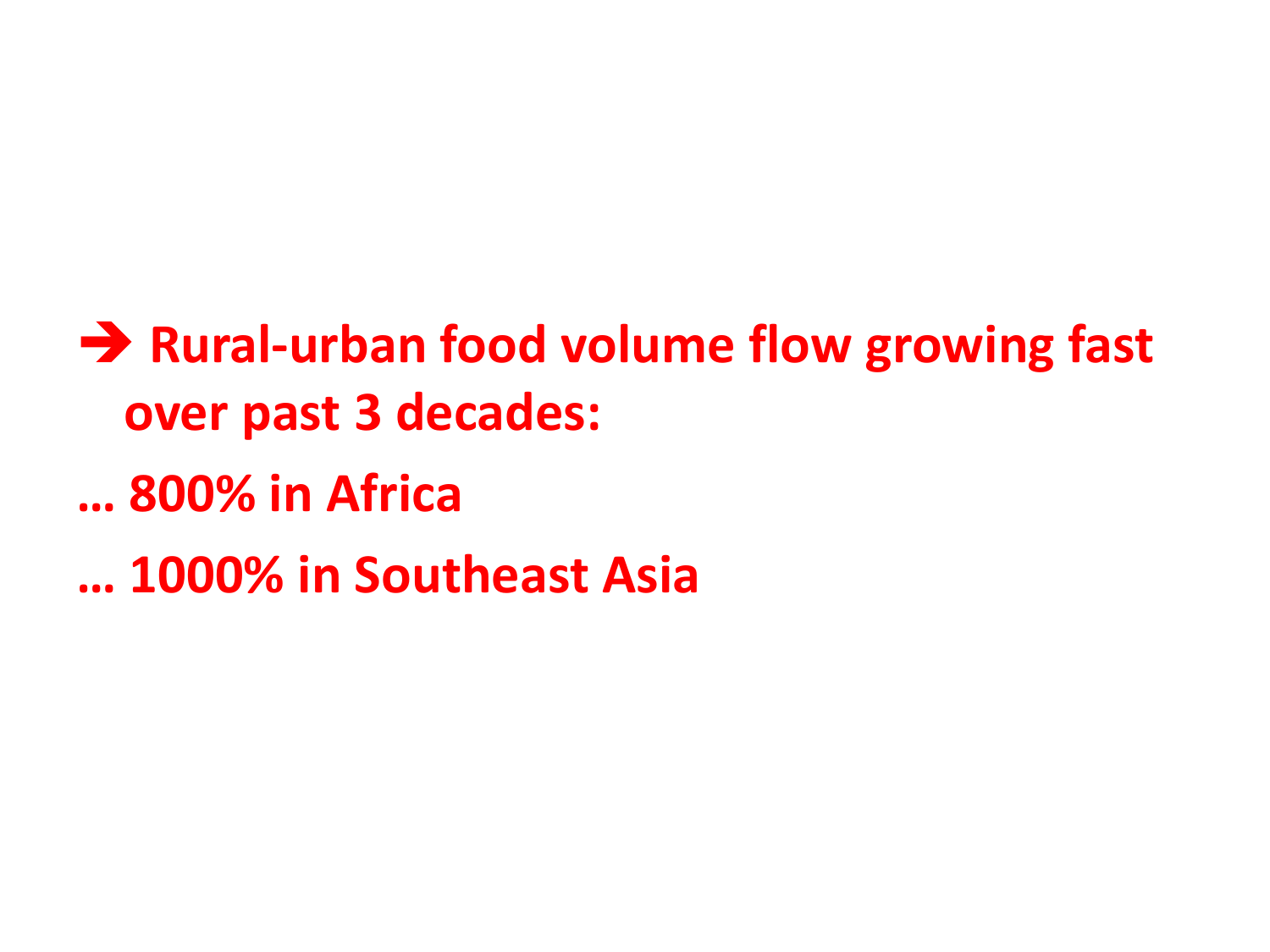#### b) diet change

**… in urban and rural areas … and not just middle class but also among poor**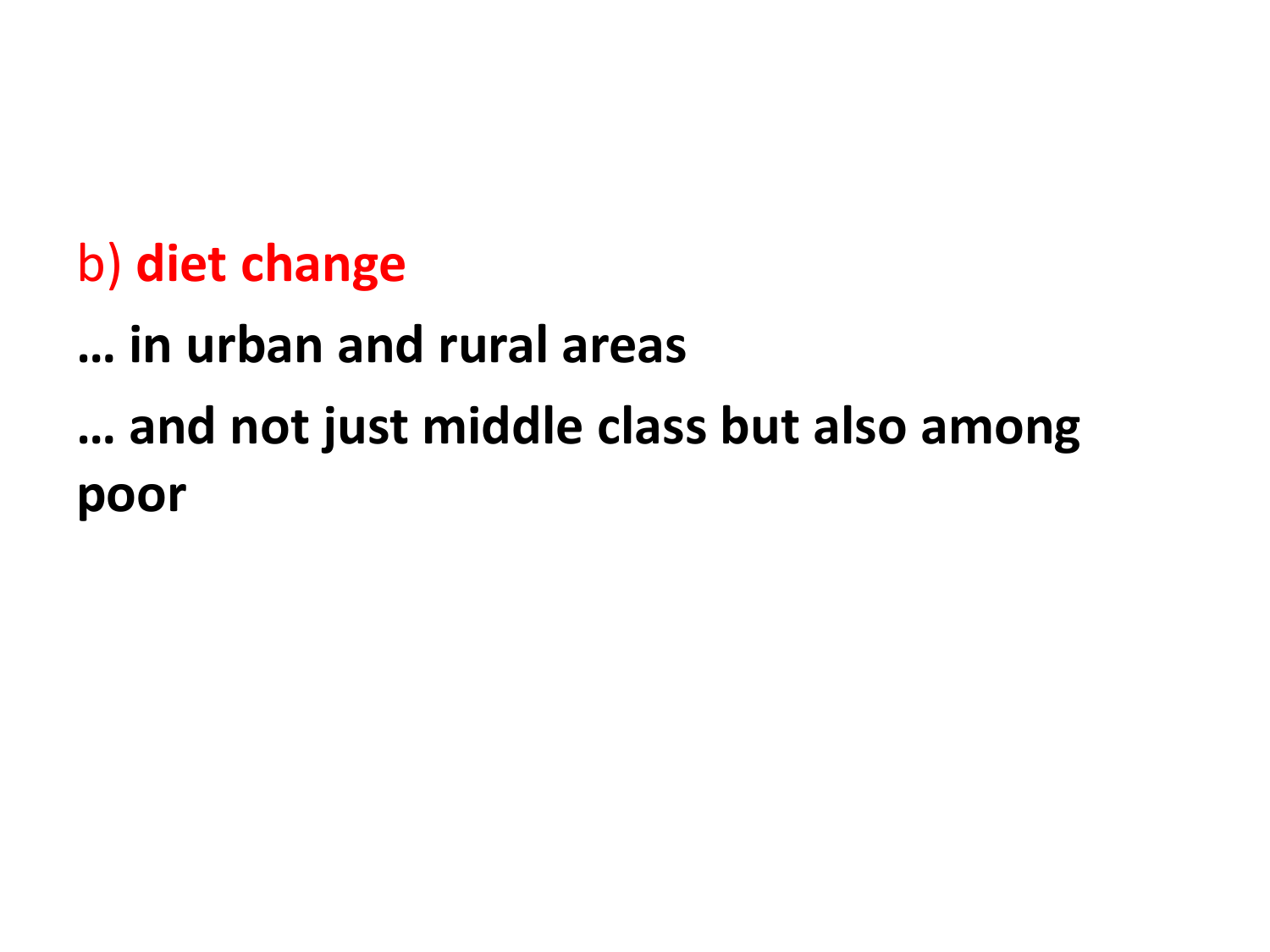**b.1) Rise of Purchased food in total rural food expenditures (purchased + own production) Indonesia and Bangladesh, about 80% Nepal and Vietnam, 65-72% ESA, 45% Nigeria, 70%**  $\rightarrow$  **Implies rise of rural-rural & urban-rural supply chains**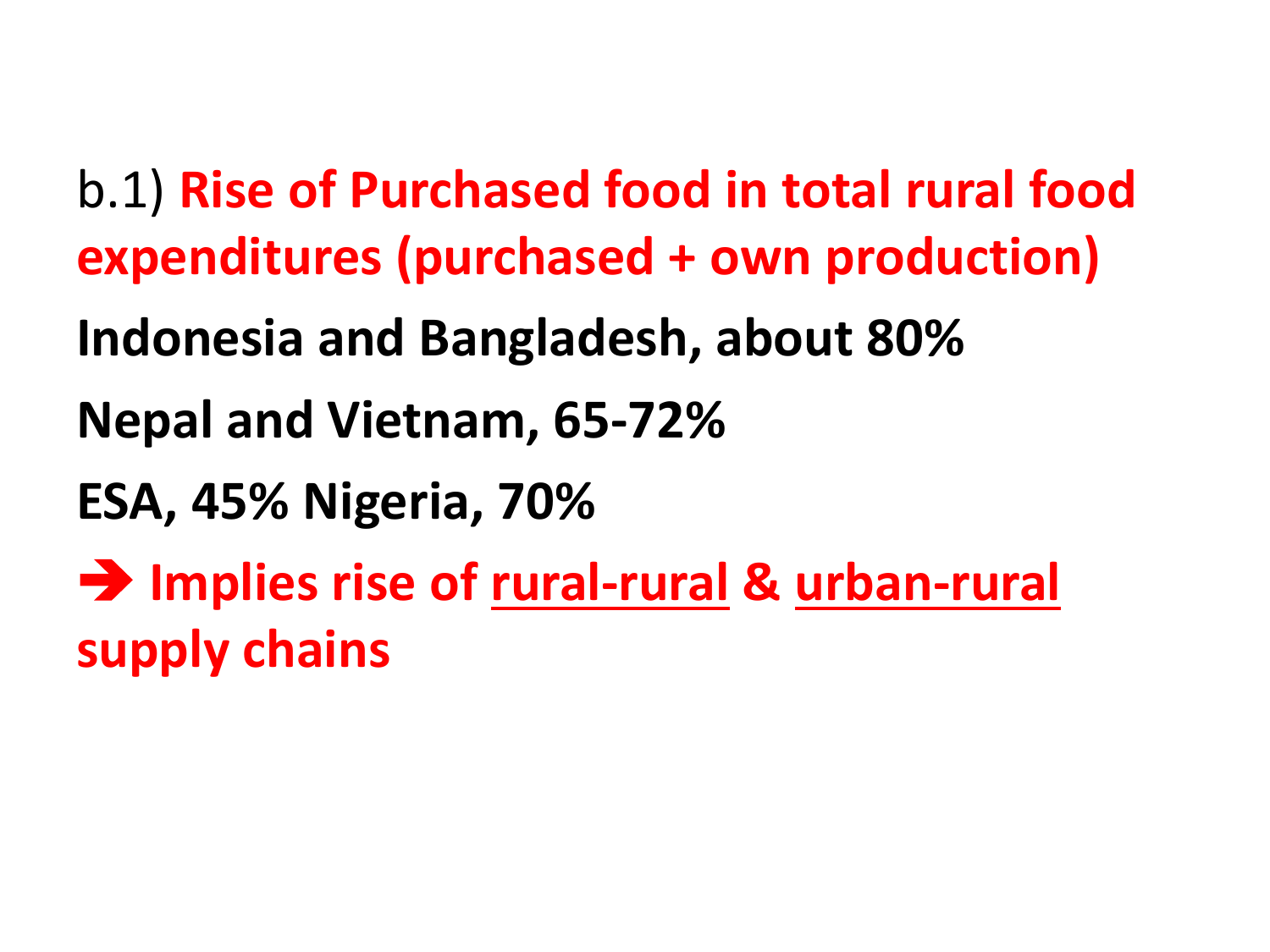#### **b.2) Rise of Processed food (purchase)**

**...** share of processed in total rural food **expenditure in ESA = 39% (in Nigeria, 65%) … in urban ESA, 53% … in rural Asia, 59% … in urban Asia, 73% … again Africa & Asia pictures converging…**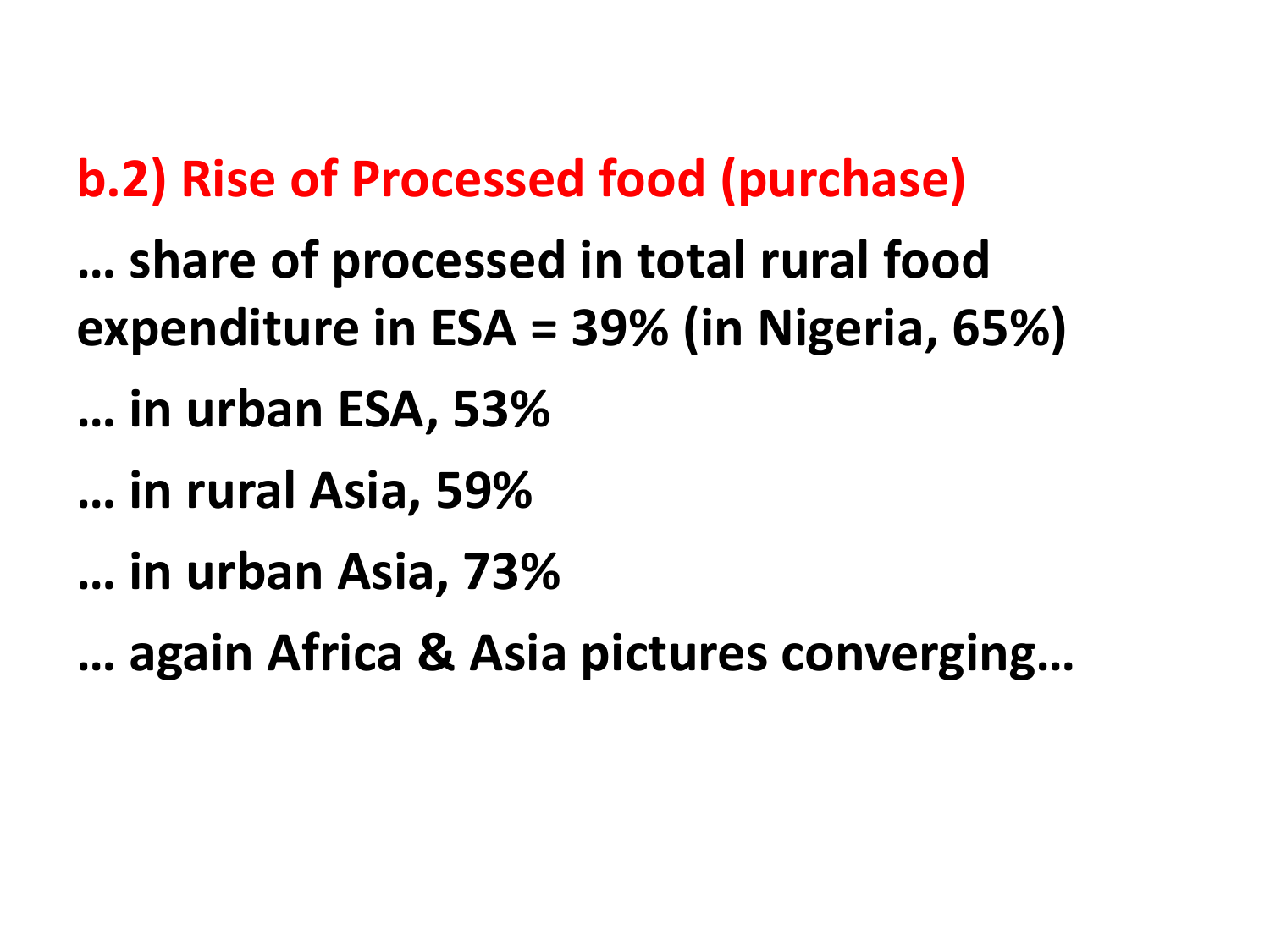#### **b.3) rapid diversification beyond grains**

**… vegetables/fruit, fish, meat, dairy**

**… Asia: 65% of food consumption in rural areas, 75% in urban areas**

**… Africa: 50% in rural areas & 65% in urban**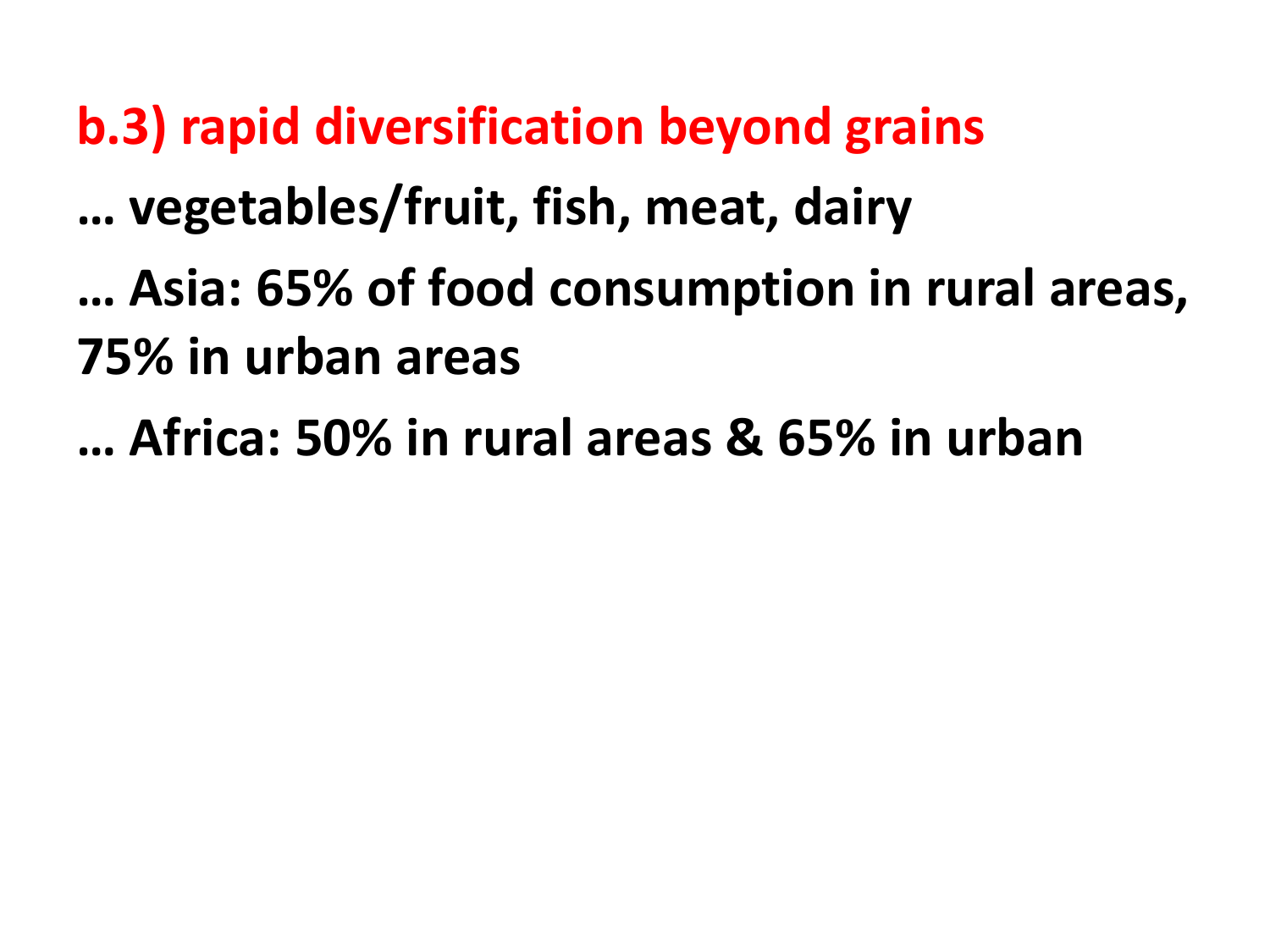### 1.2. "FACILITATED" by Midstream & **Downstream segments development**

**… with Quiet Revolution and Modern Revolution transformation discussed next**

#### **1.3. FED by upstream transformation**

# **c.1. farming intensification, commercialization, diversification**

#### **c.2 input value chain development**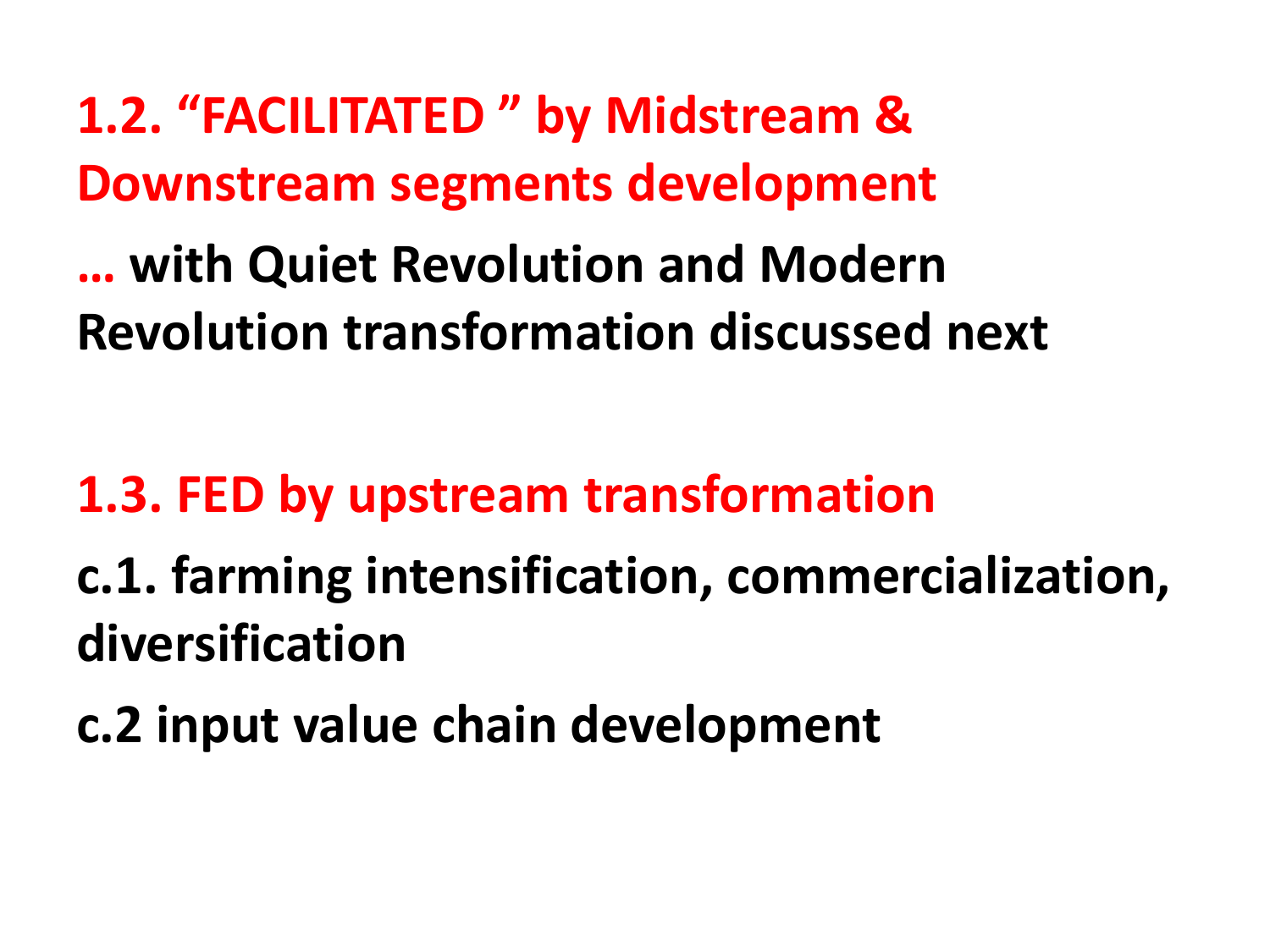#### **2. Focus on Value chain transformation: Quiet & Modern Revolutions**

# **2.1. Stages of transformation of food systems**

- **a) Traditional**
- **b)** Transitional
- **c) Modern**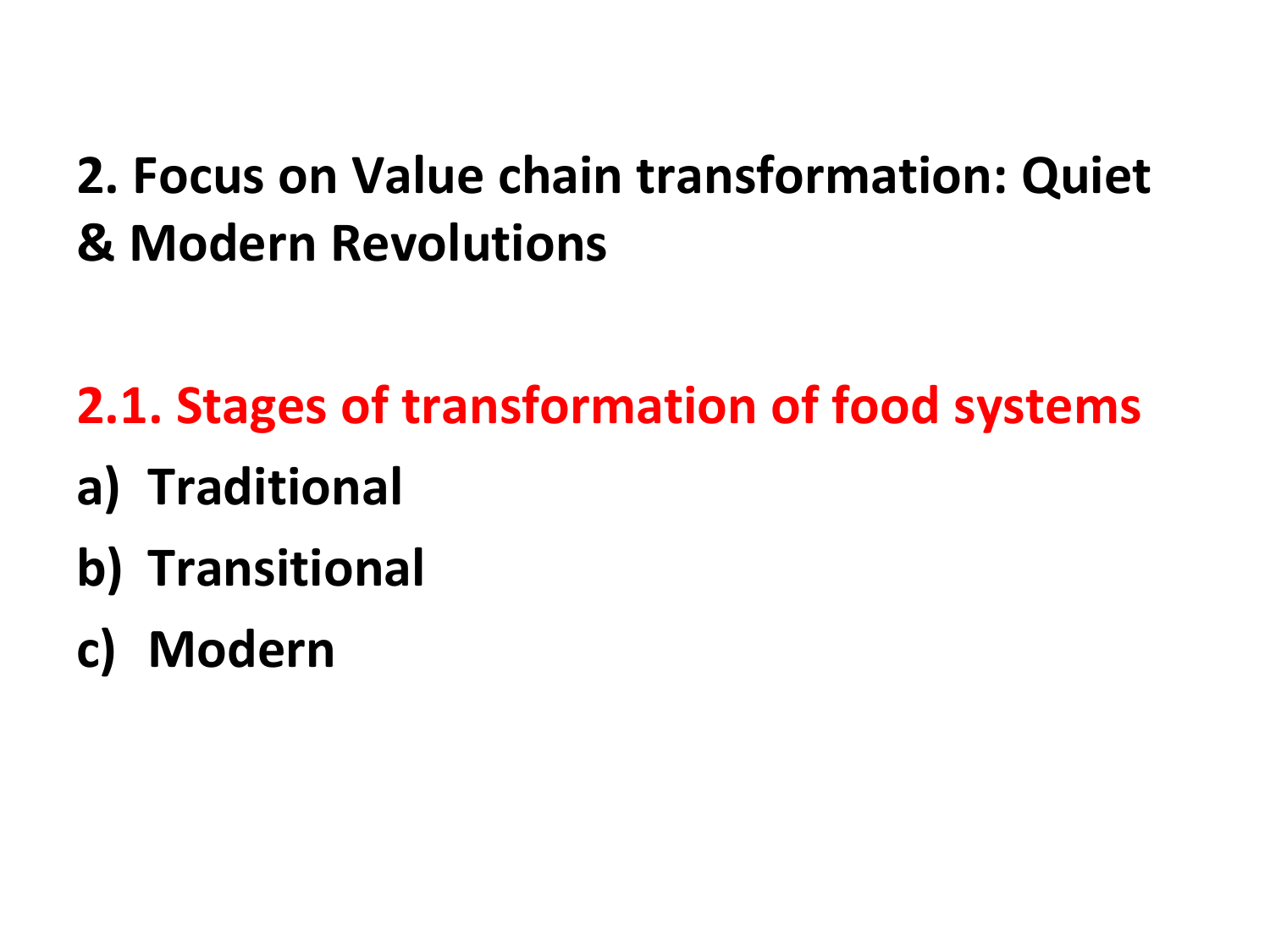### **2.2. Our focus: Two sets of disruptive transformations**

a) From traditional stage to transitional stage: **THE QUIET REVOLUTION** 

... roughly 2/3 of developing country situations) **… advanced in Asia, well along in Africa**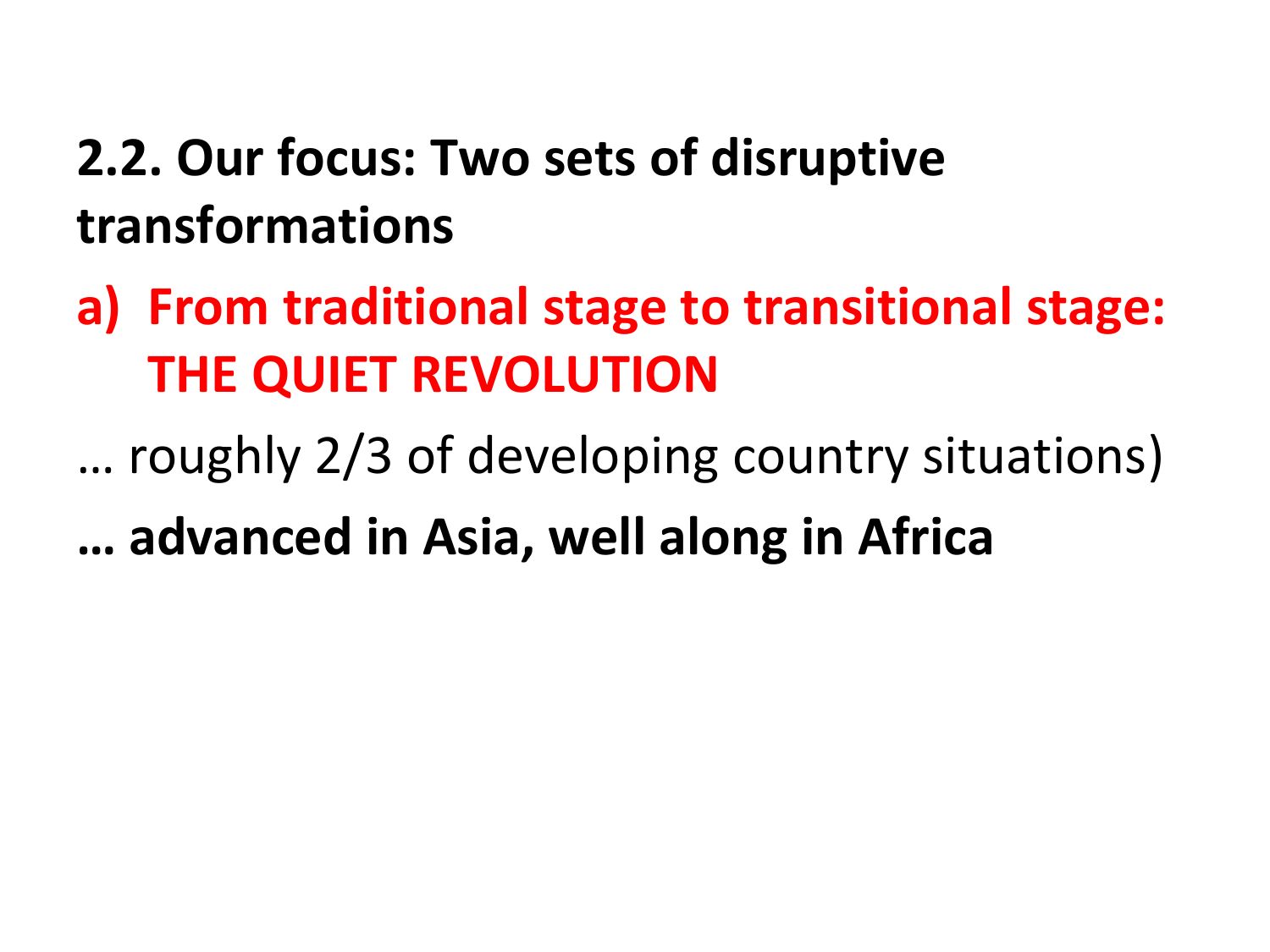### **b) From transitional to modern stage: THE MODERN REVOLUTION**

... roughly 1/3 of developing country situations)

**… well along in Asia, emerging in Africa**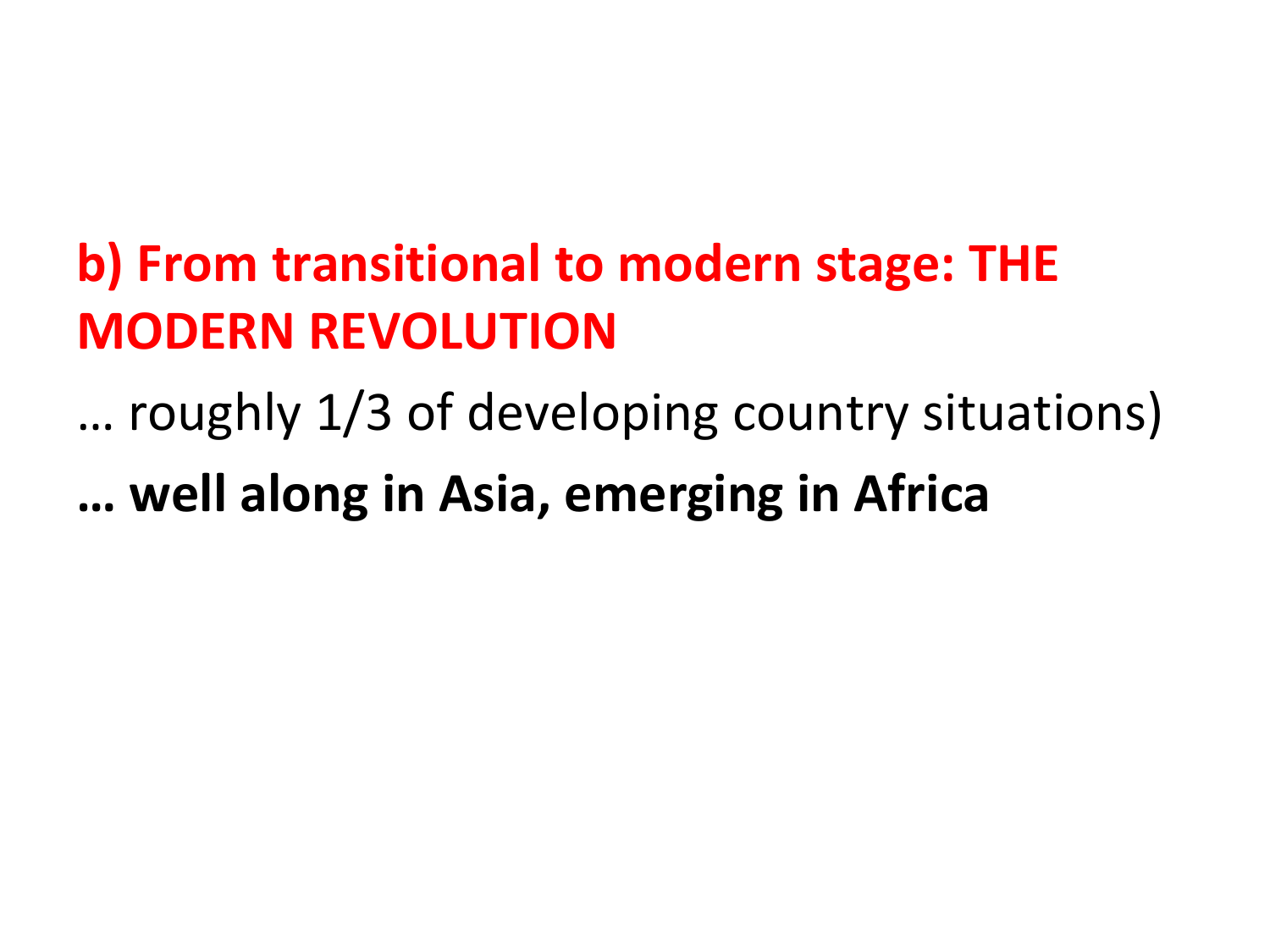### **c) Overlaps of stages per country & over countries**

**\_\_\_\_\_\_\_\_\_\_\_\_\_\_\_\_\_\_\_\_ traditional (waning) \_\_\_\_\_\_\_\_\_\_\_\_\_\_\_ transitional (dominant) \_\_\_\_\_\_\_\_\_\_ modern (emerging)**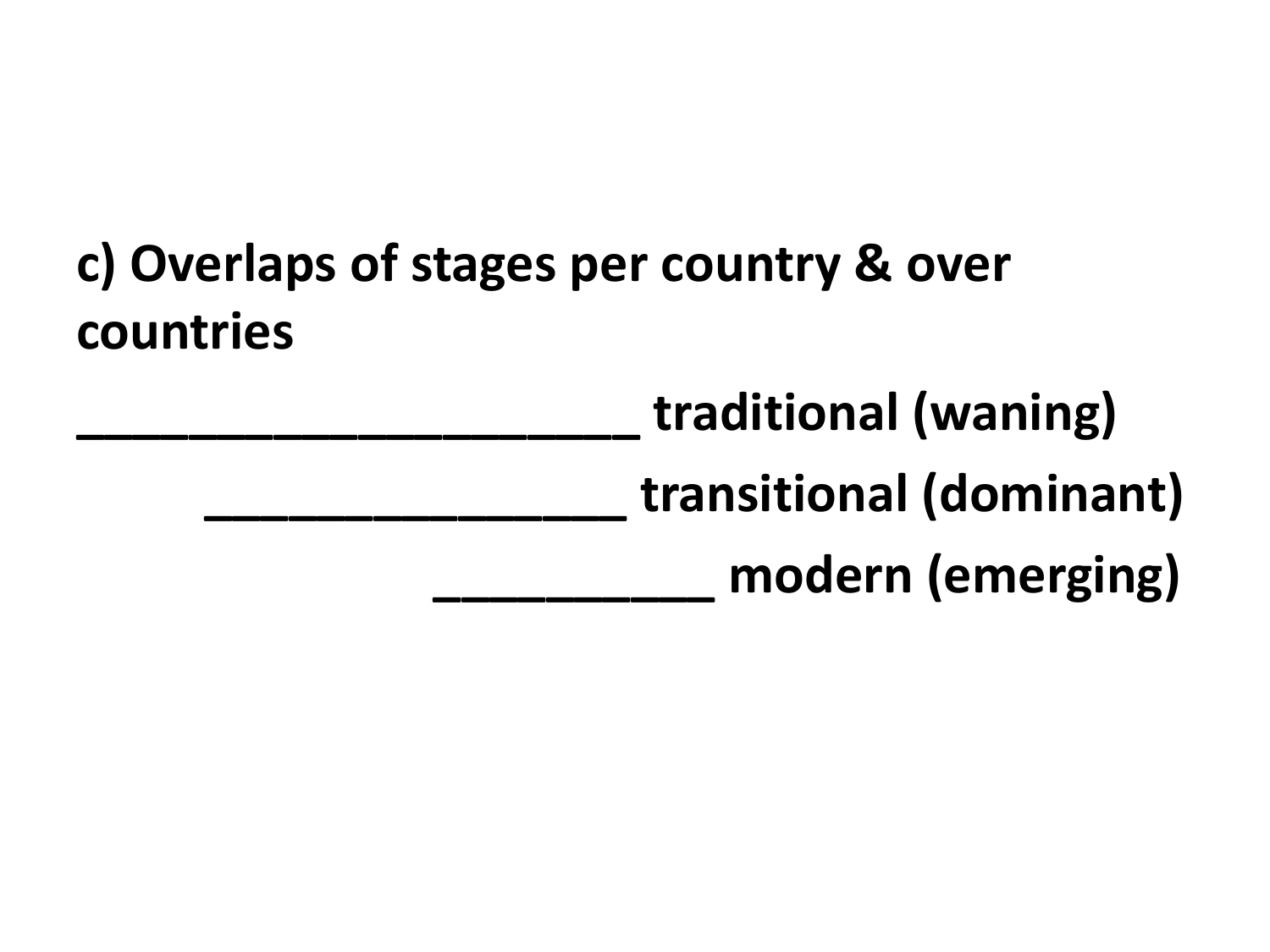3. Traditional to Transitional: Quiet Revolution

**3.0. Overall**

**… Sudden & fast**

**based on domestic markets & domestic investments**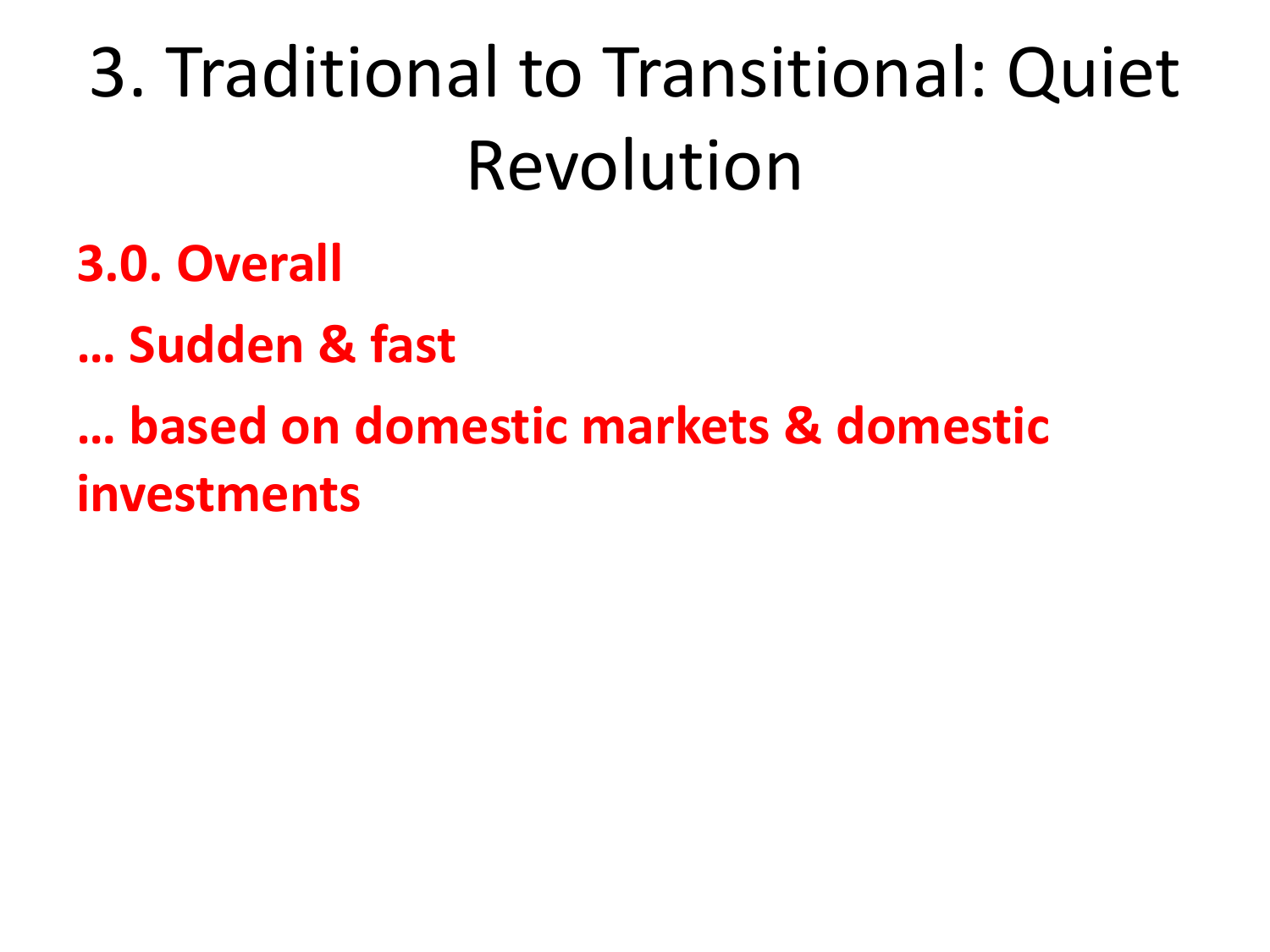#### **3.1. Structural changes**

- **a) Longer supply chains driven by urbanization**
- **b)** Diversification & value added in supply **chains driven by diet change**
- **c) Proliferation of 10's of 1000's of SMEs in**  processing, wholesale, 3PLS (transport, **warehouse, cold storage)**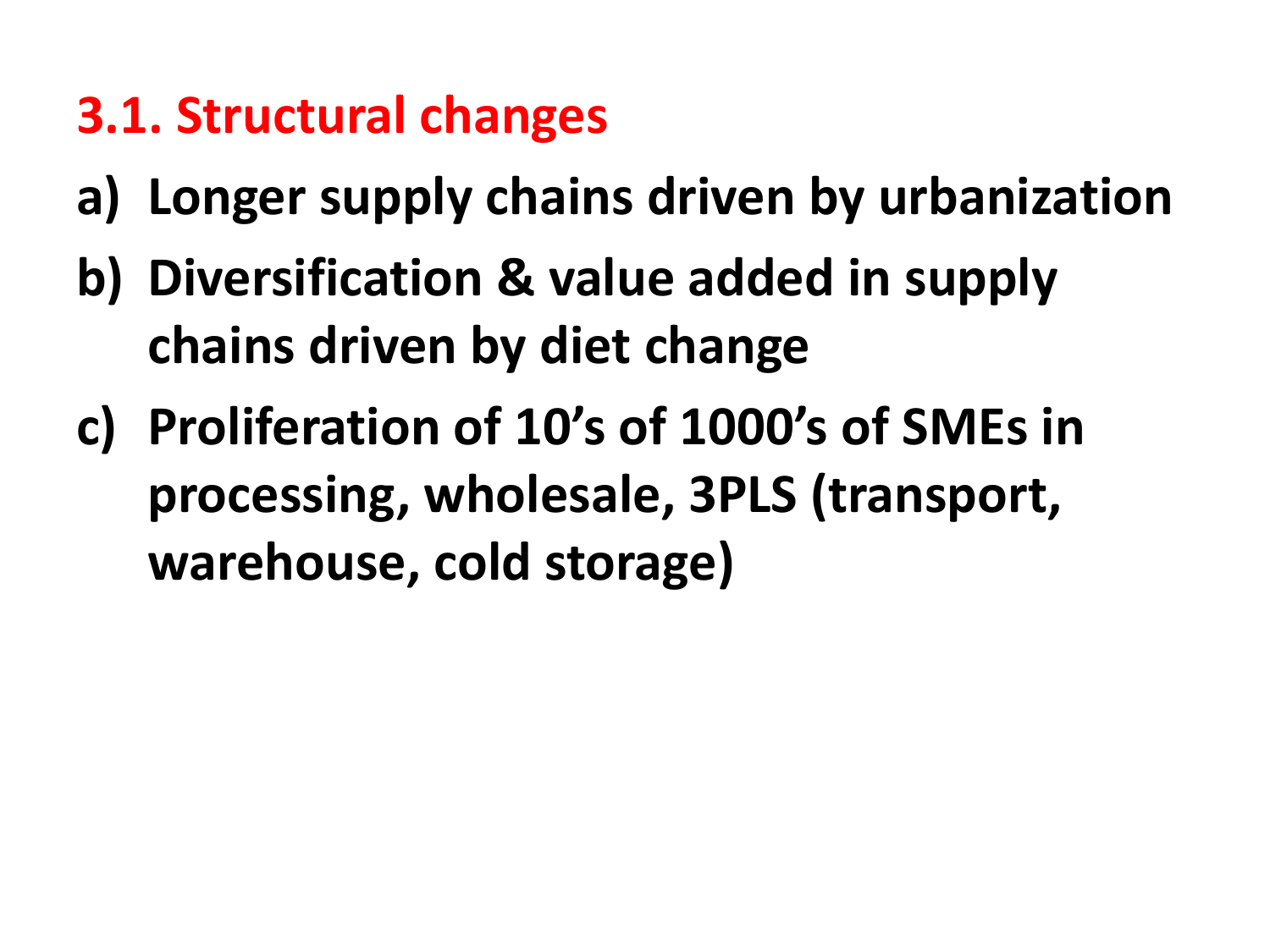#### **3.2. Conduct change**

#### **a) Traditional systems up-ended, examples**

**… tied output-credit arrangements with traders, are disappearing**

**… shift from traditional rural brokers to townbased wholesalers & 3PLS**

**...** shift from unpackaged bulk sale to packaged, **branded milled grains**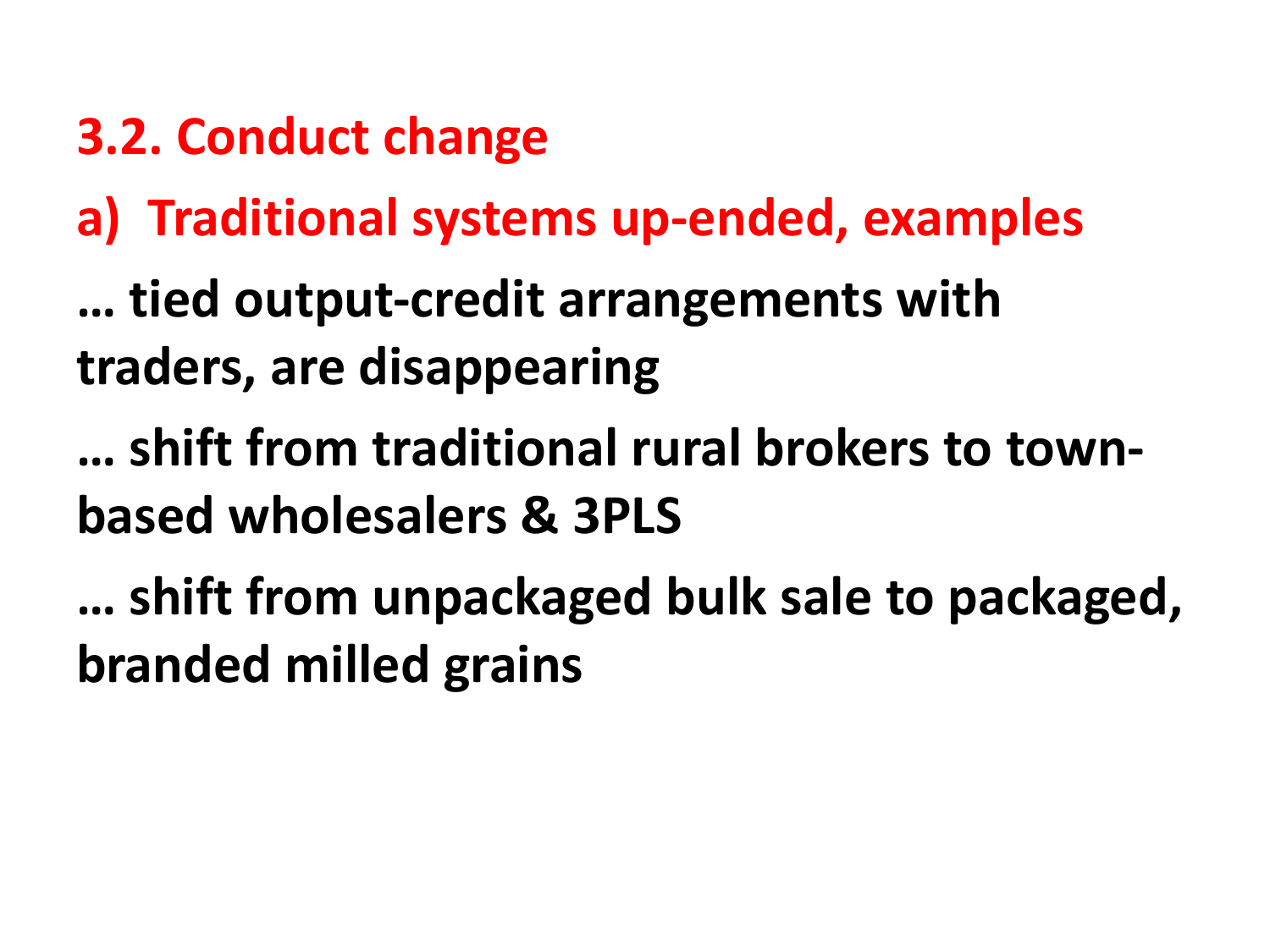**b) Widespread, disruptive (relative to traditional) technology changes, for example … shift from pastures to feed**

**… from capture to enclosure (chickens, fish)**

**... to machines for transport, milling, farming, cooling**

**... to chemicals for farming & post-farm**

 $\rightarrow$  I believe 75% of technology change in developing countries is of this basic transitional **type**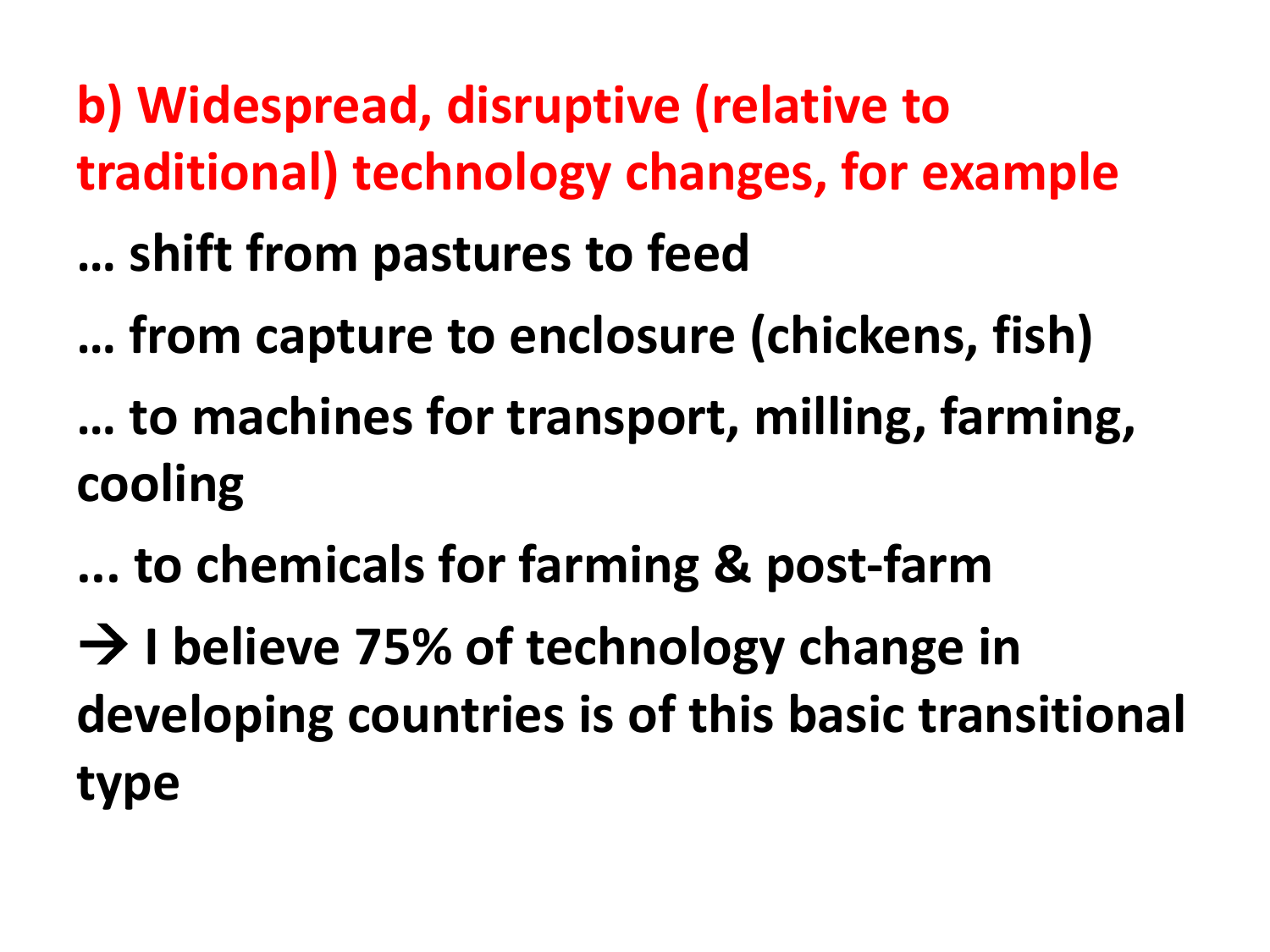c) Some examples, all domestic market stories

**c.1) Bangladesh fish farming … grew 15 fold in 25 years … feed sector tripled in 5 years** ... big shift from traditional variety (carps) to **fast-growers (tilapia, catfish)**

**… SMEs in the supply chain tripled in 10 years**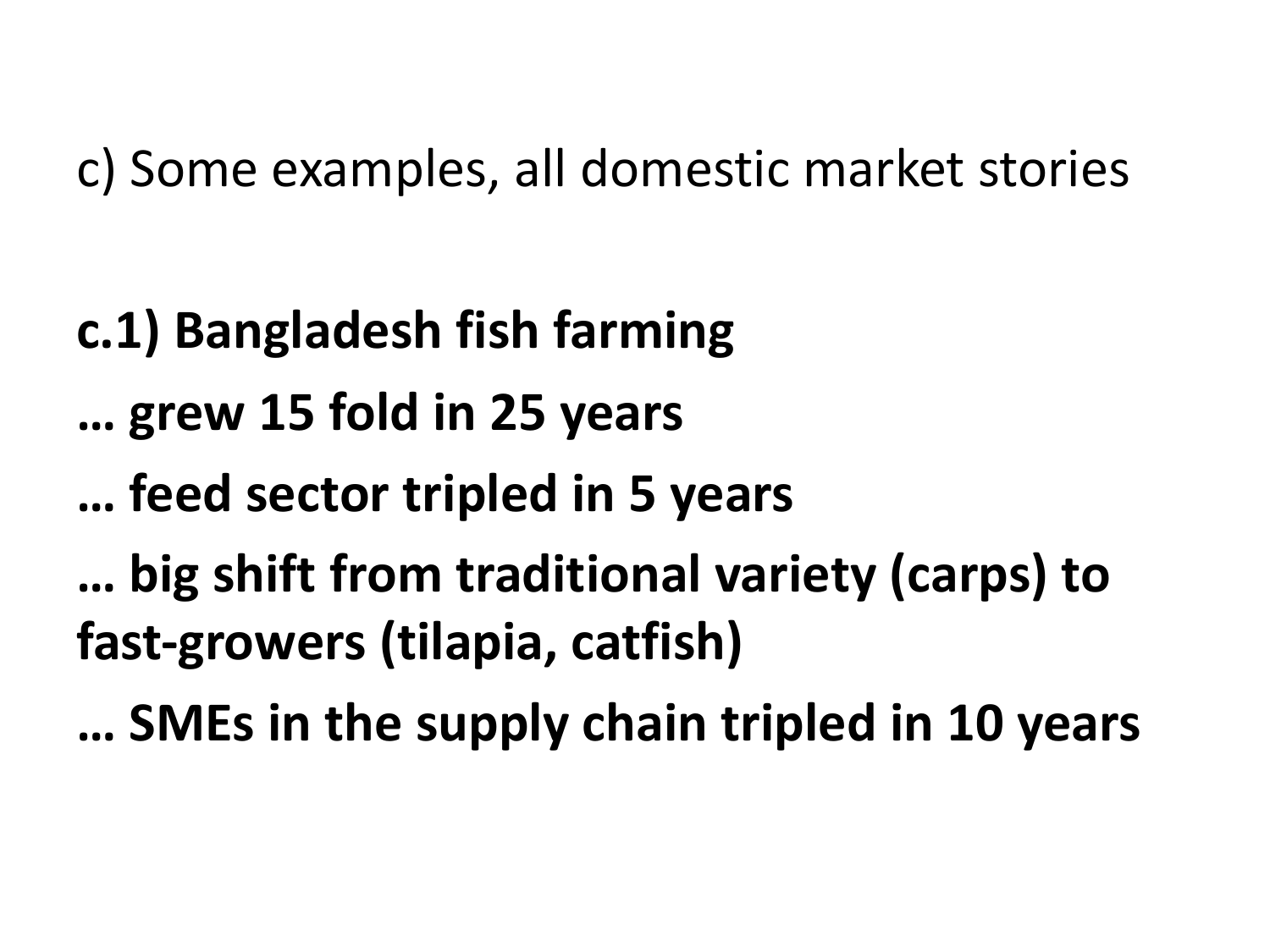#### **c.2) Teff in Ethiopia**

**…** Shift to vehicular transport in only 10 years, **large investment in private transport** 

**…** huge jump in urban wholesale, milling, **prepared sales of enjera and milled teff**

... Farm response with variety change and **intensification**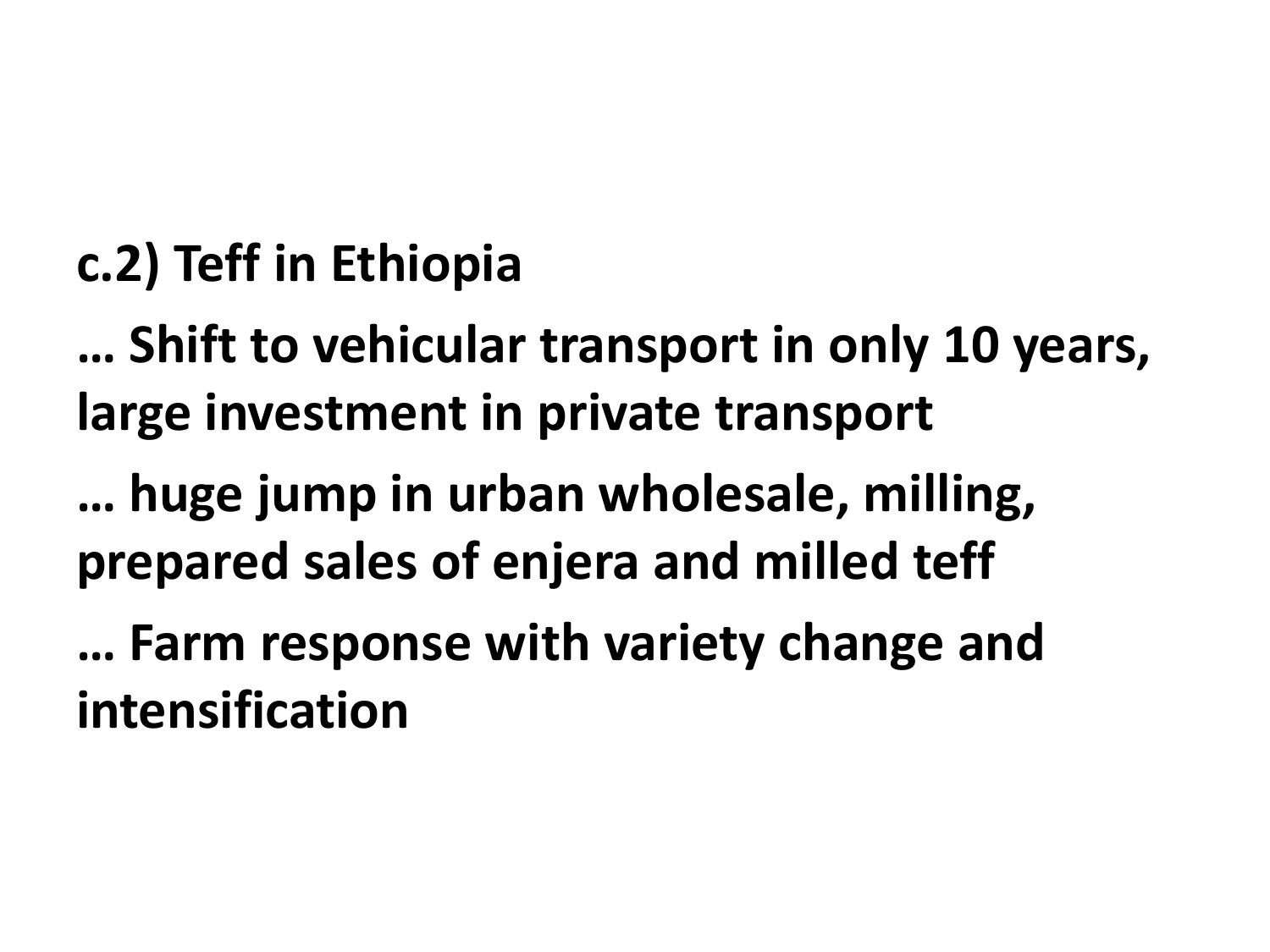### **c.3) India potato cold storages in Uttar Pradesh to Delhi market**

# **... from 1% of farmers using to 99% using over 1 decade**

... from little to 2/3 of Delhi potatoes from rural **cold storages**

**… 10% growth of Cold storages per year over 2000s**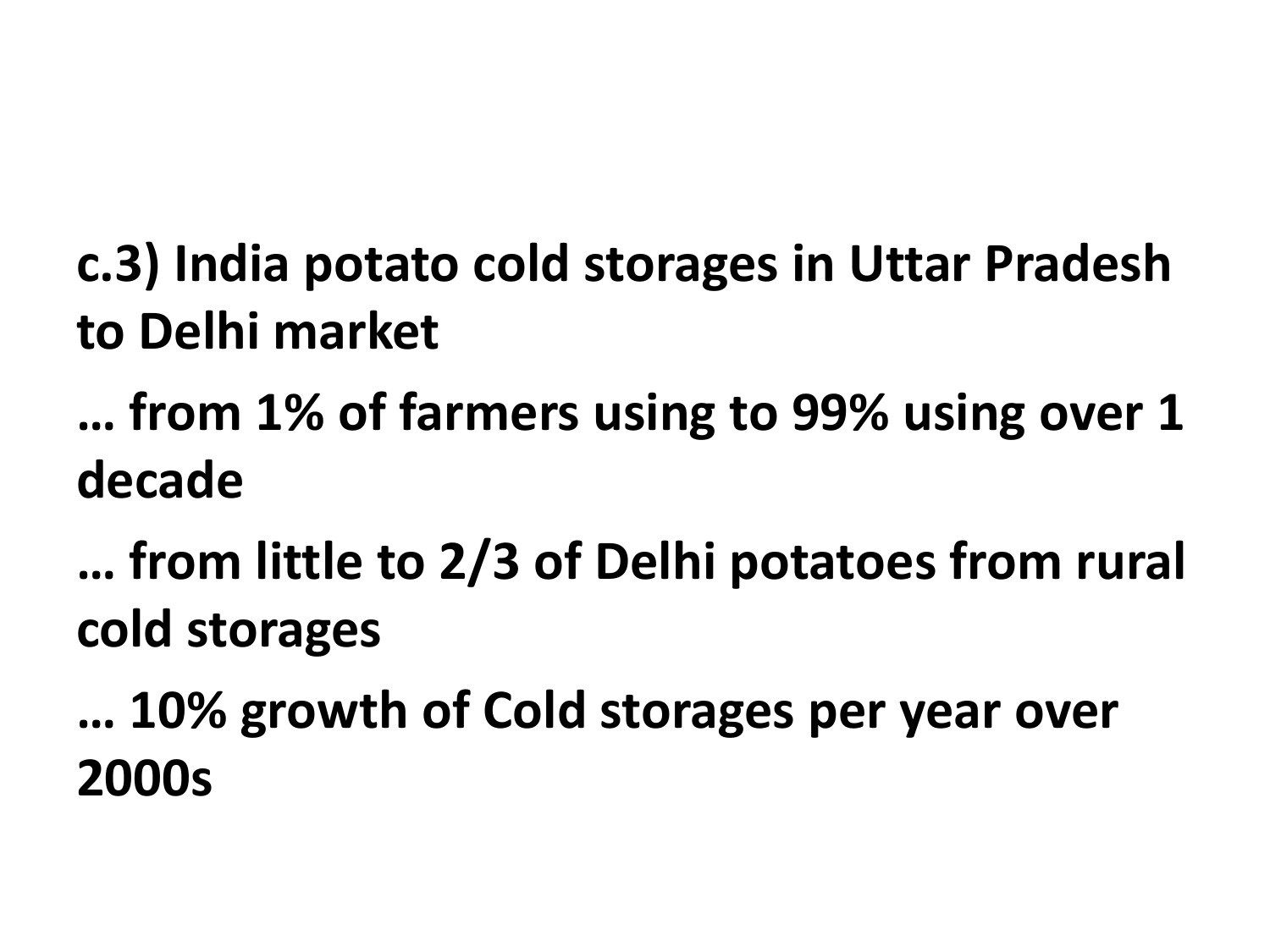- **c.4) Booming Nigeria maize/feed/chickens-eggs complex**
- **… huge growth in chicken farming at SME scale … intense involvement of women … marketing to growing towns … 600% feed sector growth in 10 years** ... growth of the long north south supply chain **for maize and feed**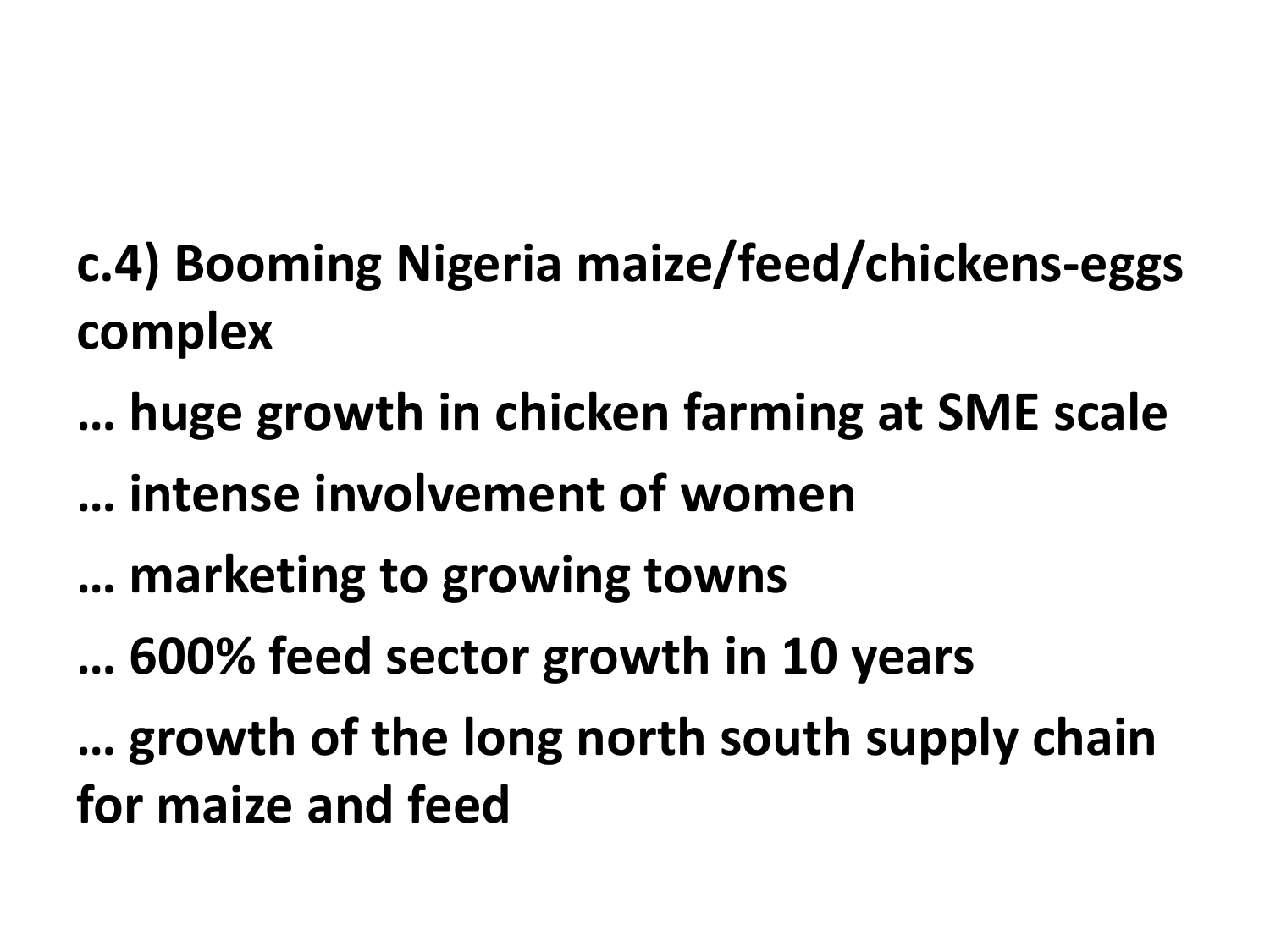4. Transitional to Modern: Modern Revolution

**4.0. Overall**

**… also abrupt/sudden/fast**

**… driven mainly by domestic but also export**  markets & FDI as well as domestic investments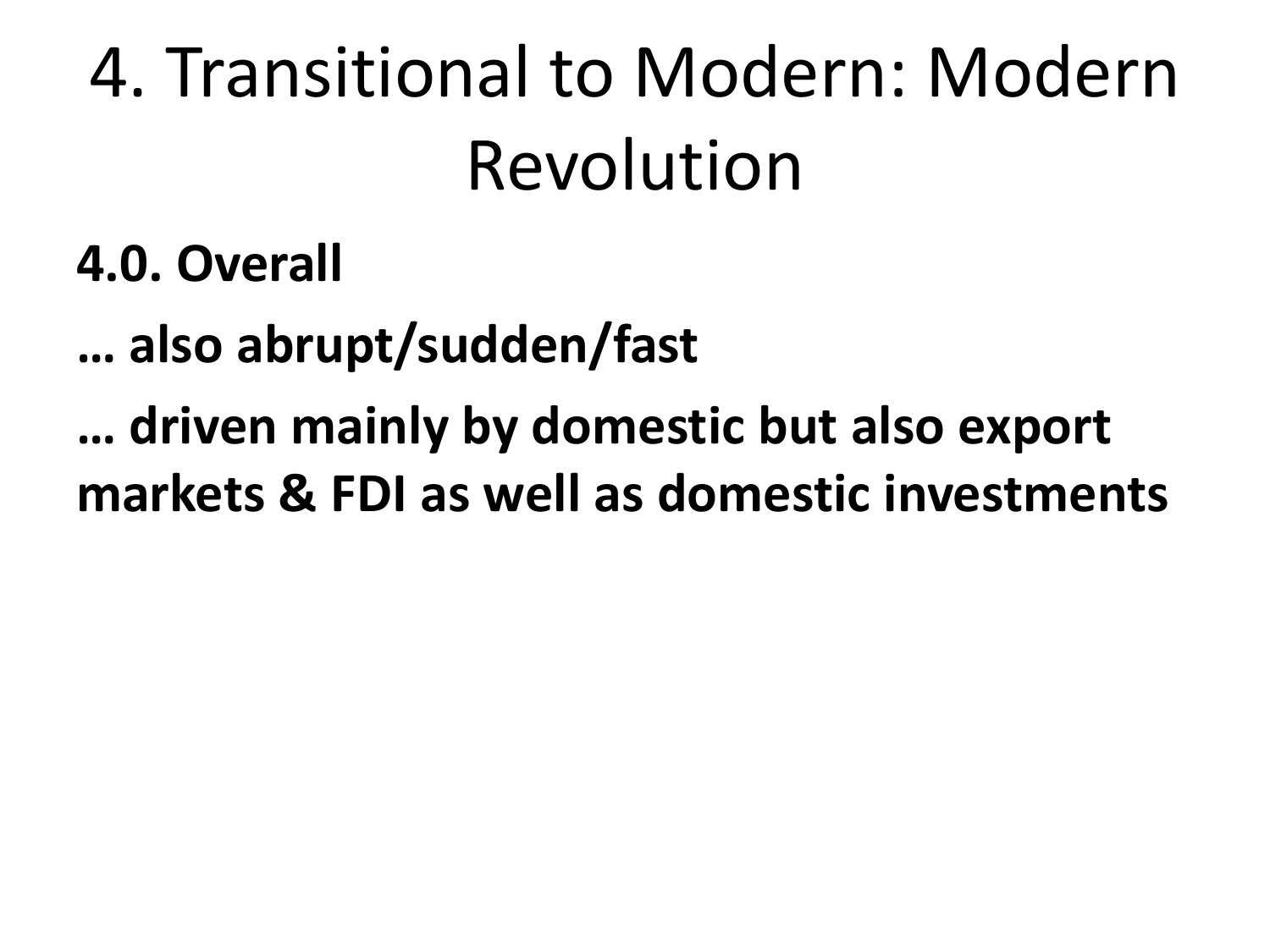### **4.1. organization/structure change**

- **a) Concentration & partial multinationalization**
- a.1) symbiosis of

...supermarket revolution

... large scale processors, wholesalers, 3PLS a.2) economies of scale and scope **outcompeting traditional players**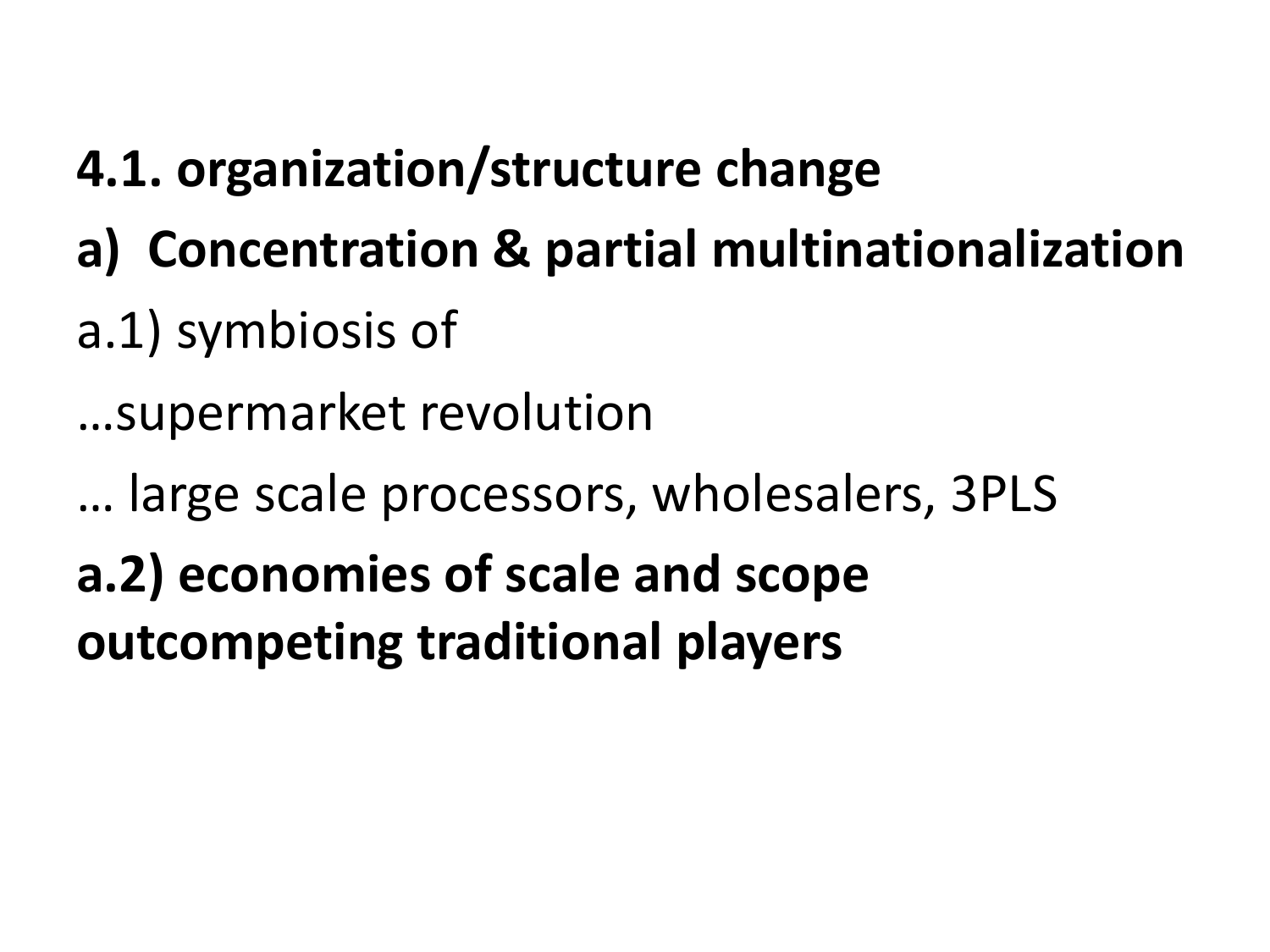- **a.3.) private standards & quality differentiation**
- a.4.) procurement system modernization (fast **tracking supply chain transformation)**
- a.5) first in processed, then semi-processed, **and starting in fresh**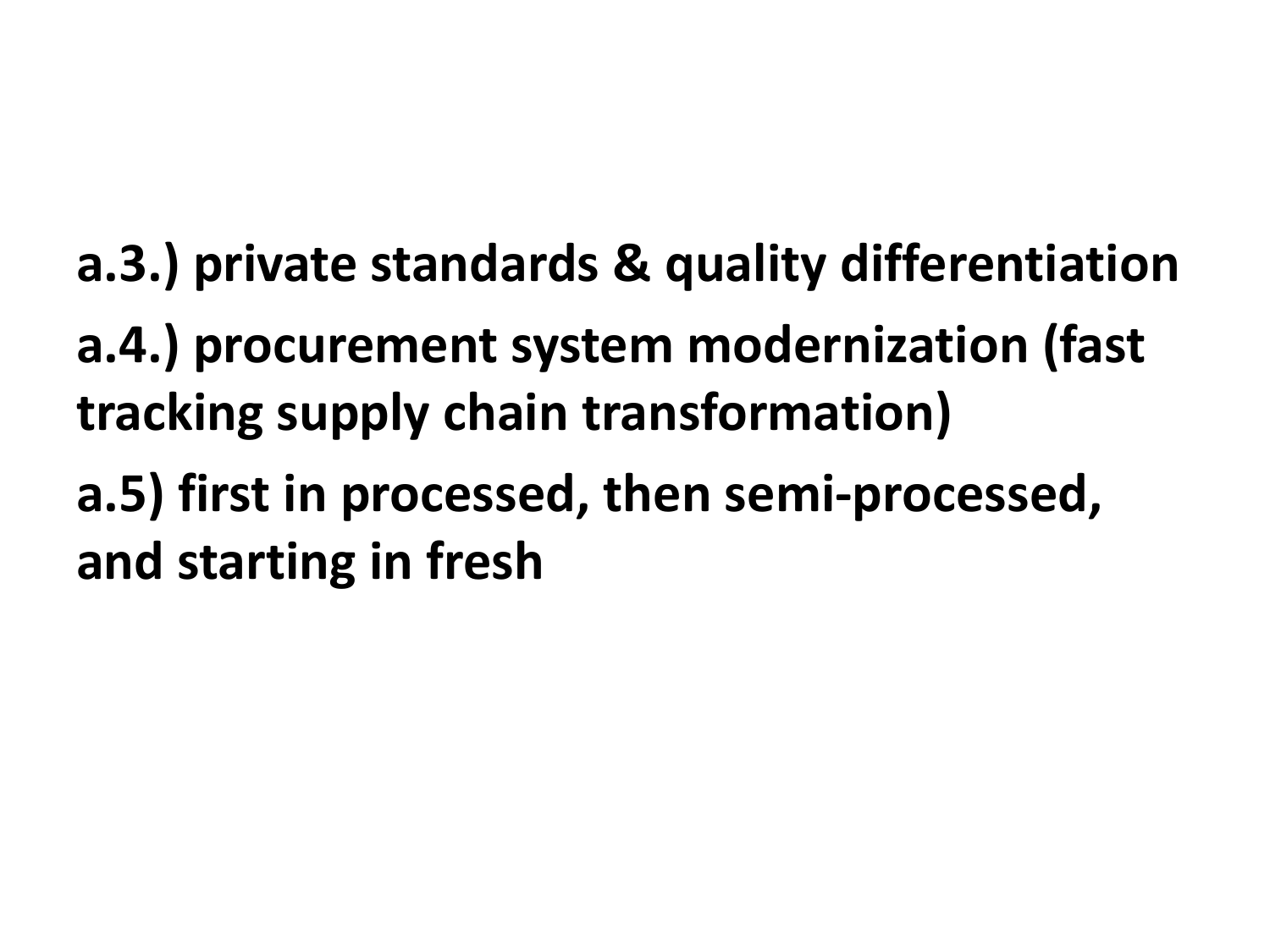- **4.2. Rapid emergence of internet/digitalization "e-commerce"**
- a) This is a return to delivery by retailers
- **b) Driven by similar demand side drivers as** supermarket revolution

**c) Supply side: technology driver: Emerged with internet, started b2b then b2c**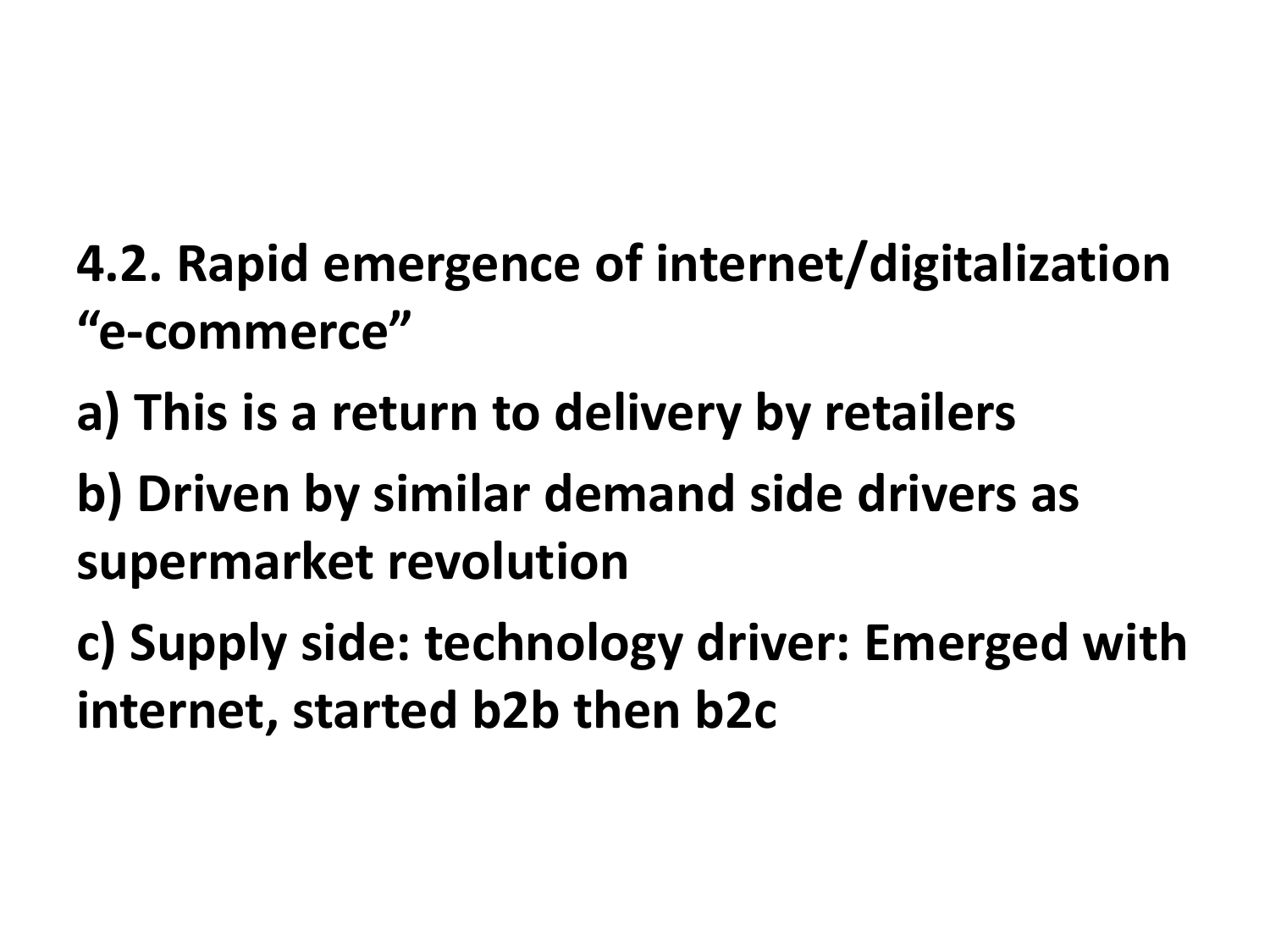d) Supply side: intense competition and investment and technology transfer (Amazon, Alibaba, others)

**e) Morphing into linkage of ecommerce and brick stores and even shops** 

**f) Extends economies of scale and scope** 

**g) Basic impact is acceleration of shift from traditional retail and shopping**

**… acceleration of transformation**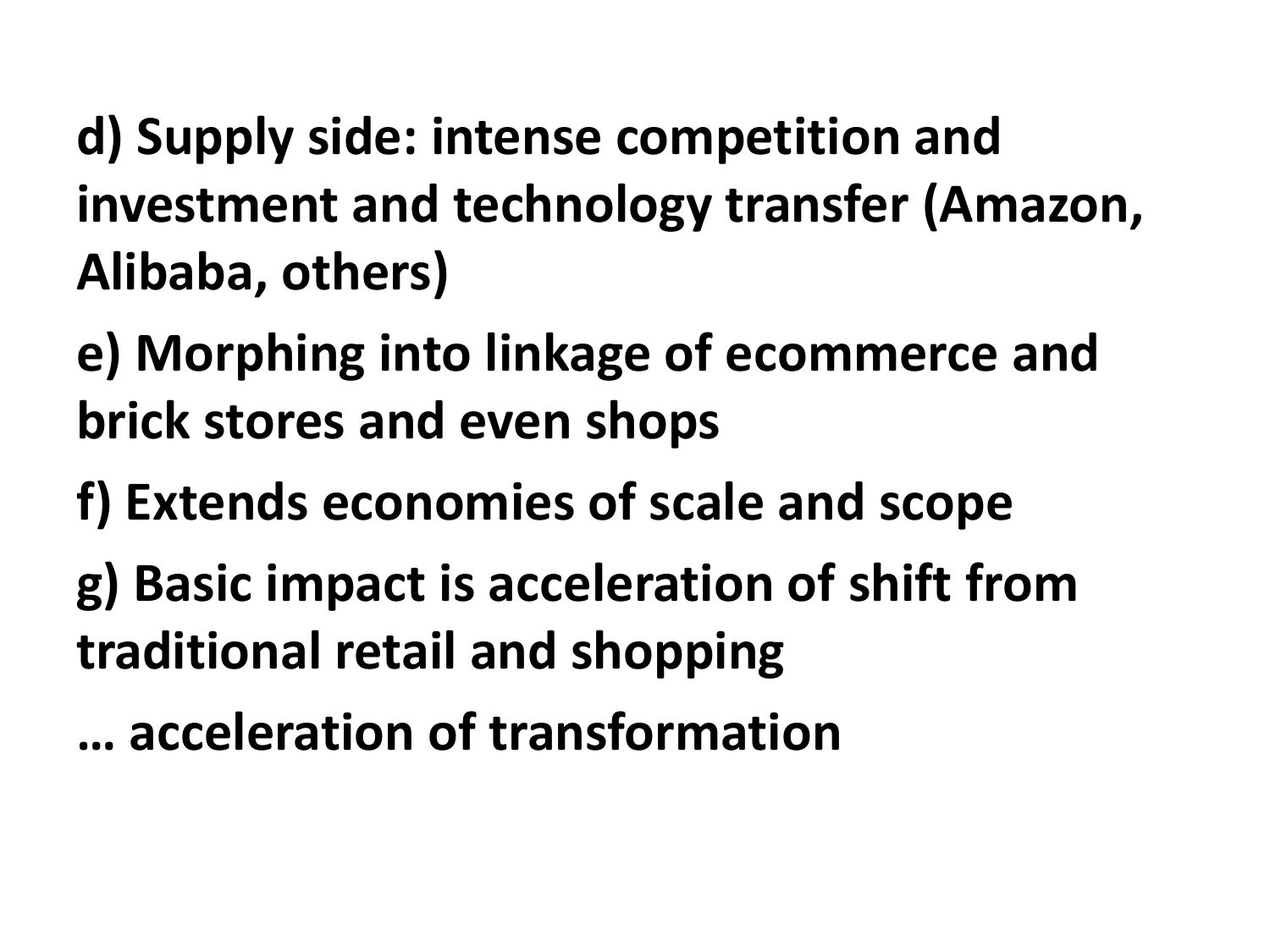**4.3. Rise of Robots in the food system in DEEs** 

- a) Emerging in all segments of value chains **… in farming**
- **… but also in all other segments**
- **b)** Not necessarily driven by wage costs **(happening in areas with abundant labor)**
- **c) Potential to accelerate and intensify the overall transformation**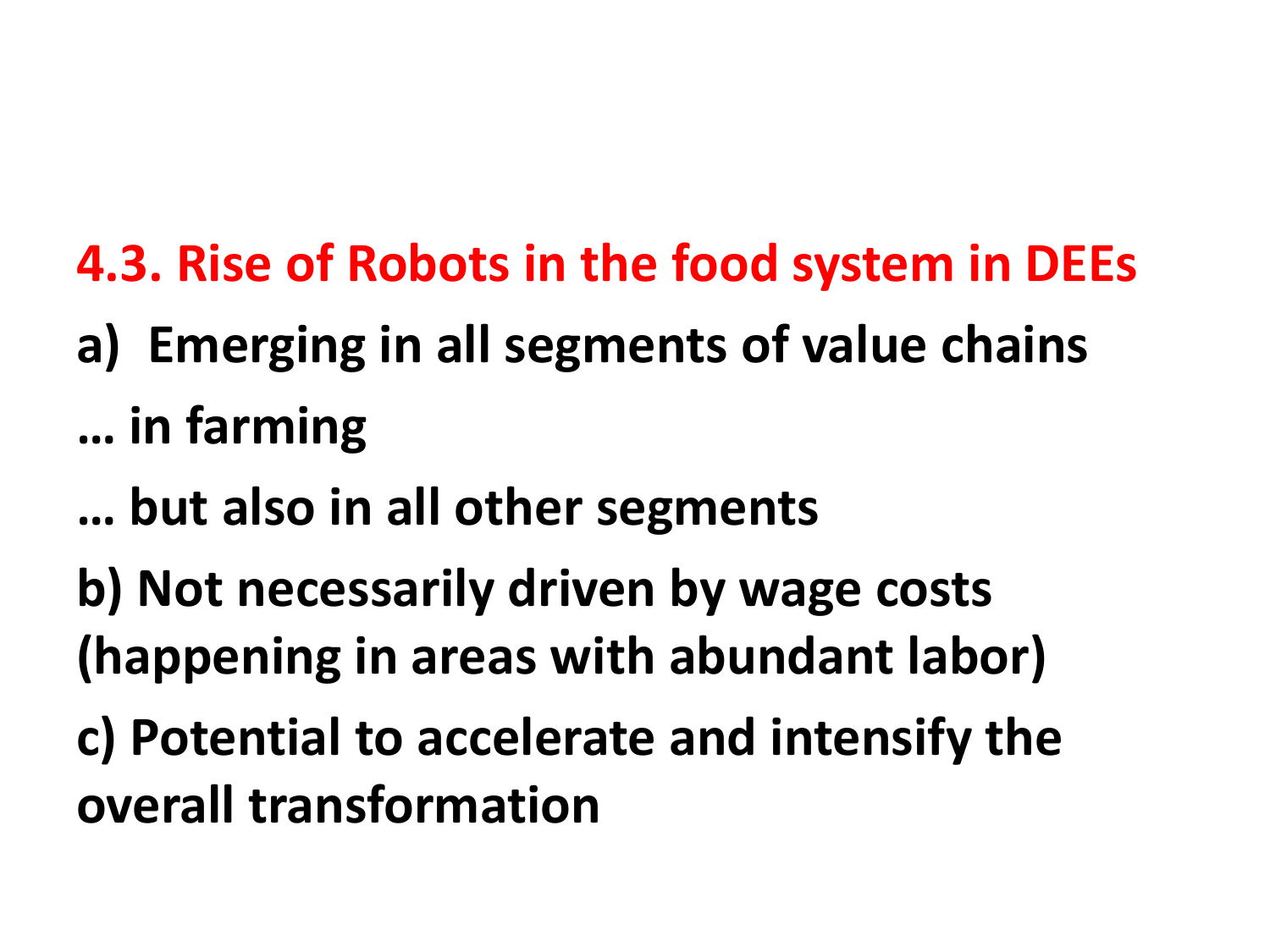# 5. Conclusions

- a) Dual revolution in the food system, driven by CONFLUENCE of trends downstream, **midstream, upstream**
- **b)** Disruptive in its speed: tidal wave, recent **abrupt, fast**
- **c)** Disruptive in its changing of structure, **institutions, technologies**